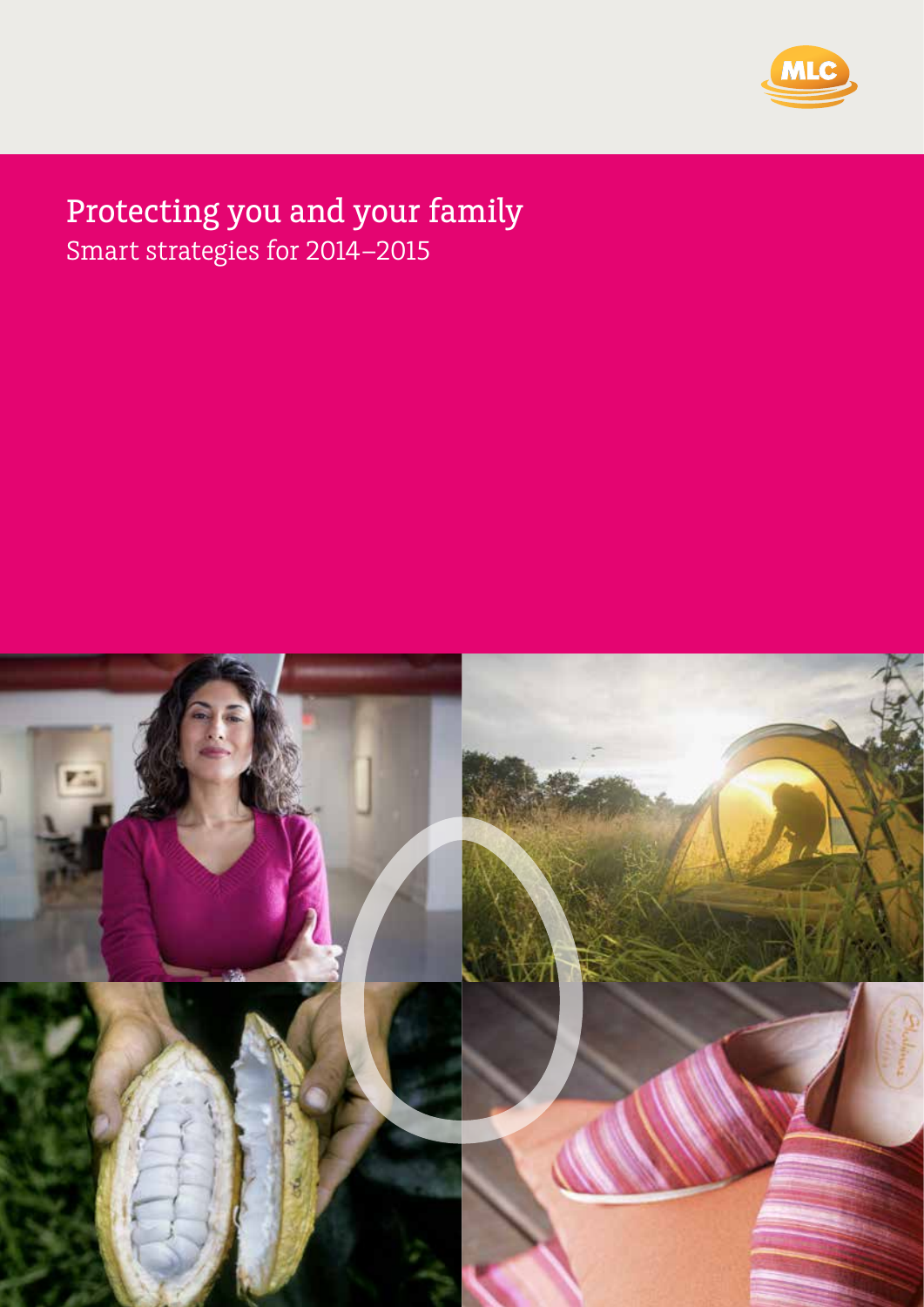Did you know, 60% of Australian families with dependants will run out of money within 12 months  *if the main income earner dies1 ?*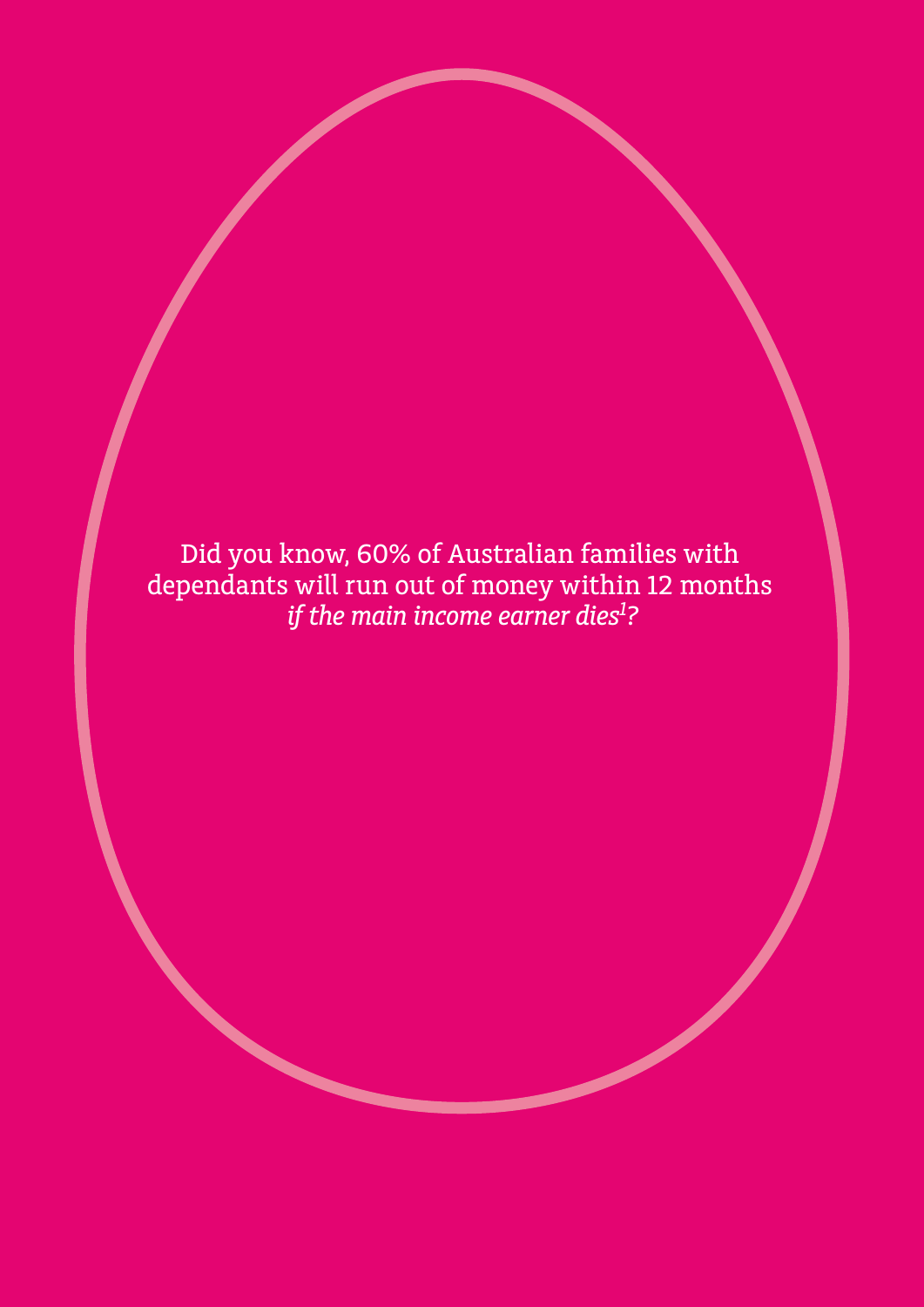### **Contents**

| What are the facts?                                                 | 4  |
|---------------------------------------------------------------------|----|
| What types of insurance are available?                              | 5  |
| <b>Strategies at a glance</b>                                       | 6  |
| <b>Strategy 1</b> - Protect your greatest asset - your income       | 7  |
| <b>Strategy 2</b> - Eliminate debt on death, disability or illness  | 9  |
| <b>Strategy 3</b> - Maintain your family's living standard          | 11 |
| <b>Strategy 4</b> – Protect the homemaker                           | 13 |
| <b>Strategy 5</b> - Treat your beneficiaries equitably              | 15 |
| <b>Strategy 6</b> - Protect your retirement plans                   | 17 |
| <b>Strategy 7</b> - Purchase Life and TPD insurance tax-effectively | 19 |
| <b>Strategy 8</b> - Reduce the long-term cost of your insurance     | 21 |
| <b>One Minute Insurance Check</b>                                   | 23 |
| Keep your insurance going in tough times                            | 24 |
| <b>Frequently Asked Questions</b>                                   | 25 |
| <b>Glossary</b>                                                     | 29 |
| <b>Your notes</b>                                                   | 33 |

#### **Important information**

The information and strategies provided are based on our interpretation of superannuation, social security and taxation laws as at 1 July 2014. Because the laws are complex and change frequently, you should obtain advice specific to your own personal circumstances, financial needs and investment objectives before you decide to implement any of these strategies.

MLC is not a registered tax agent. If you wish to rely on the general tax information contained in this guide to determine your personal tax obligations, we recommend that you seek professional advice from a registered tax agent.

**1** TNS Research, 'Investigating the Issue of Underinsurance in Australia', August 2005.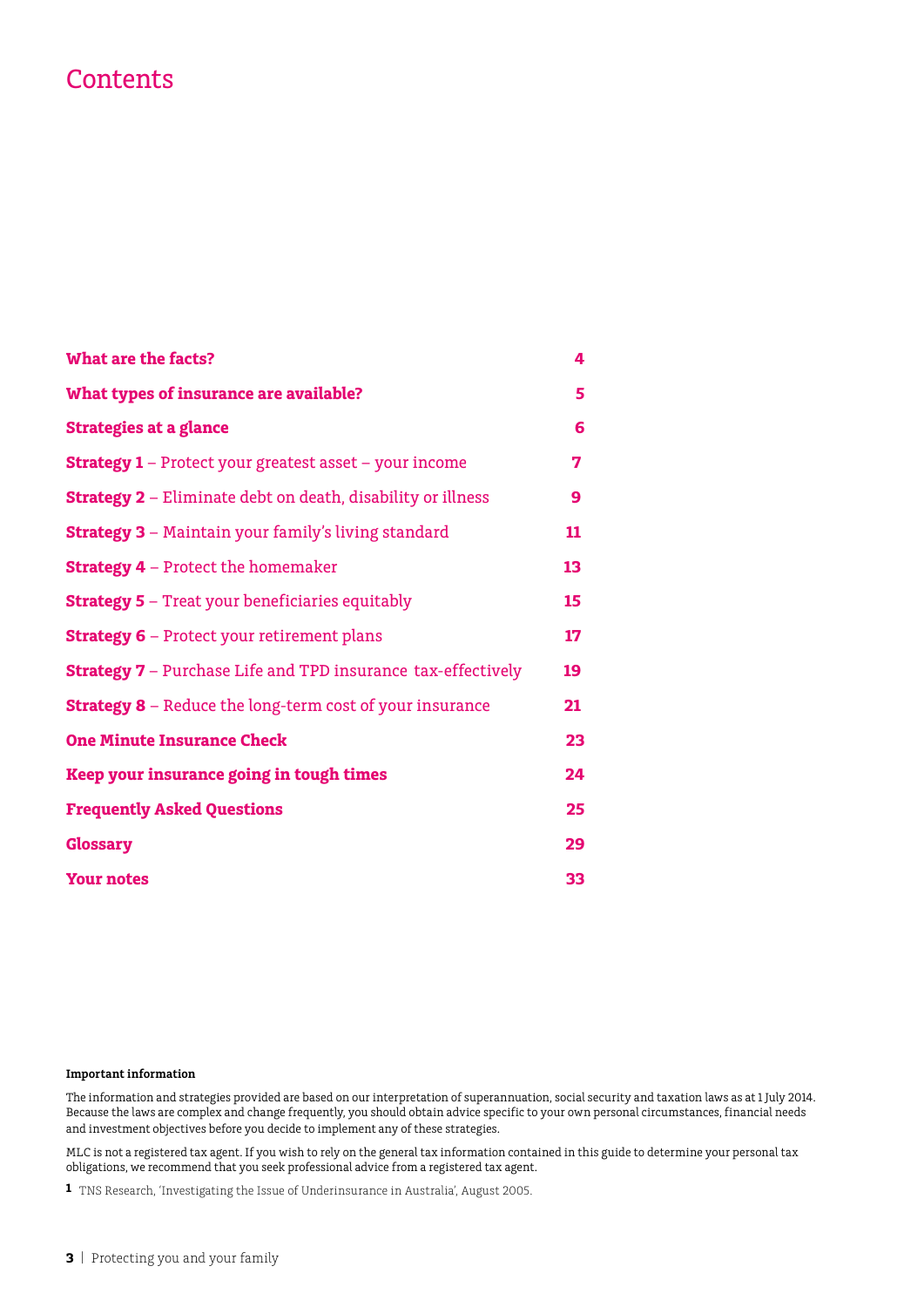# **What are the facts?**

### Also, one in three Australians could be disabled for more than three months before turning  $65<sup>1</sup>$ .

These are sobering facts and they are a reminder that life can often throw in a few curve balls.

No one expects sudden death, accident or illness—but what if something did happen? How would you and your family cope financially?

In this booklet we explain how insurance can be used to provide financial protection in a range of scenarios.

Insurance is the cornerstone of a comprehensive financial plan and can help to minimise the financial impact of events beyond your control.

#### **For more information**

To find out which strategies in this booklet suit your needs and circumstances, we recommend you speak to a financial adviser.

If you're a business owner, you may need to consider a range of other protection strategies that are outlined in our 'Smart strategies for protecting business owners' guide. To obtain a copy, speak to your financial adviser or call MLC on **132 652**.



#### **Before the age of 702…**

**Source:** Munich Reinsurance Group in Australasia, 2009. Will be diagnosed with cancer Will have a heart attack Will suffer a stroke Will suffer from another critical illness Will die from something other than a critical illness Will not have suffered a critical illness

Statistically, before the age of 70:

**1** Institute of Actuaries of Australia, 2007.

**2** This is general population data based on those who are currently 30.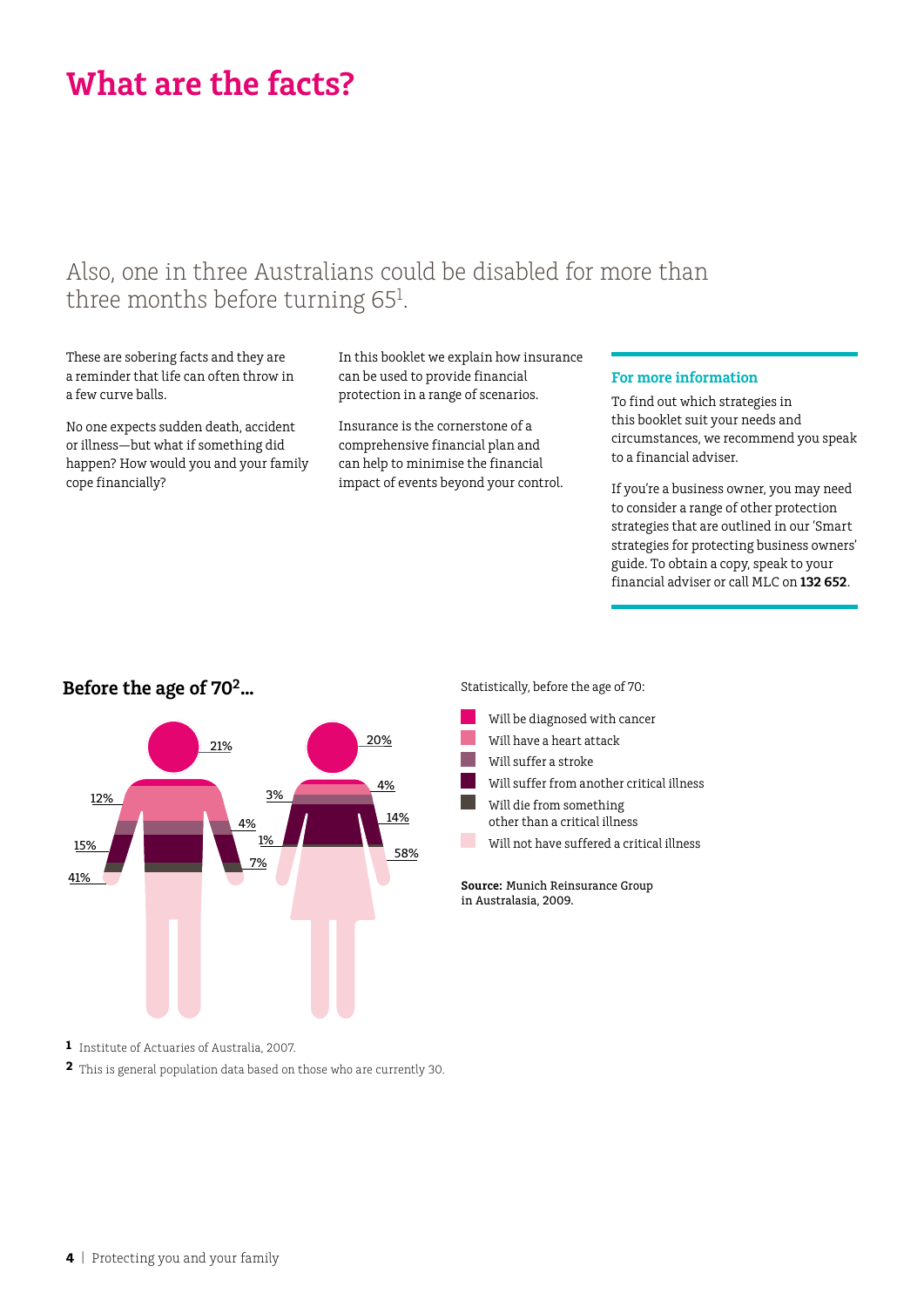## **What types of insurance are available?**

### There are four main types of insurance that can be used to provide financial protection for you and your family.

The table below summarises these types of insurance and some of the key personal protection needs they could meet. For information on the tax treatment, see FAQs on pages 25 to 28.

| <b>Income Protection</b><br>insurance                       | Income Protection insurance can provide a monthly payment of up to 75% of your income if you are<br>temporarily unable to work due to illness or injury. This money could be used to meet your ongoing living<br>expenses and financial commitments while you recover (see Strategy 1).                                                                                                                                                                                                                                                                                                                                                                                           |
|-------------------------------------------------------------|-----------------------------------------------------------------------------------------------------------------------------------------------------------------------------------------------------------------------------------------------------------------------------------------------------------------------------------------------------------------------------------------------------------------------------------------------------------------------------------------------------------------------------------------------------------------------------------------------------------------------------------------------------------------------------------|
| <b>Critical Illness</b><br>insurance                        | Critical Illness insurance can pay a lump sum if you suffer or contract a critical condition specified in the<br>policy (eg cancer, a heart attack or a stroke). This money could be used to:<br>• cover medical and other expenses such as rehabilitation, childcare and housekeeping (see Strategy 4), and<br>• clear some or all of your debts (see Strategy 2).<br><b>Note:</b> While many people aren't aware of this type of insurance, its importance cannot be over-emphasised. This is<br>because Australian males and females between age 25 and 40 are, for example, three and five times respectively<br>more likely to become critically ill than die <sup>1</sup> . |
| <b>Total and Permanent</b><br>Disability (TPD)<br>insurance | TPD insurance can provide a lump sum payment <sup>2</sup> if you suffer a total and permanent disability and are<br>unable to work again. This money could be used to:<br>• clear your debts (see Strategy 2), and<br>• cover medical and rehabilitation expenses.                                                                                                                                                                                                                                                                                                                                                                                                                |
| Life insurance                                              | Life insurance can provide a lump sum payment <sup>2</sup> in the event of your death. This money could be used to:<br>• clear your debts (see Strategy 2)<br>· enable your family to meet their ongoing living expenses and maintain their lifestyle (see Strategy 3)<br>• cover other expenses such as childcare and housekeeping (see Strategy 4), and<br>• treat your beneficiaries equitably (see Strategy 5).                                                                                                                                                                                                                                                               |

**Note:** These insurances are all subject to terms, conditions and exclusions. You should refer to the relevant product disclosure or policy document for the full terms and conditions of the insurance cover provided by the product.

#### **How much cover is enough?**

To find out whether you have enough insurance, we recommend you seek financial advice. An adviser can assess your needs and tailor a protection plan for you and your family.

**1** Based on MLC Limited's claims experience.

**2** If the insurance cover is held within a super fund, the benefit may also be paid in the form of an income stream.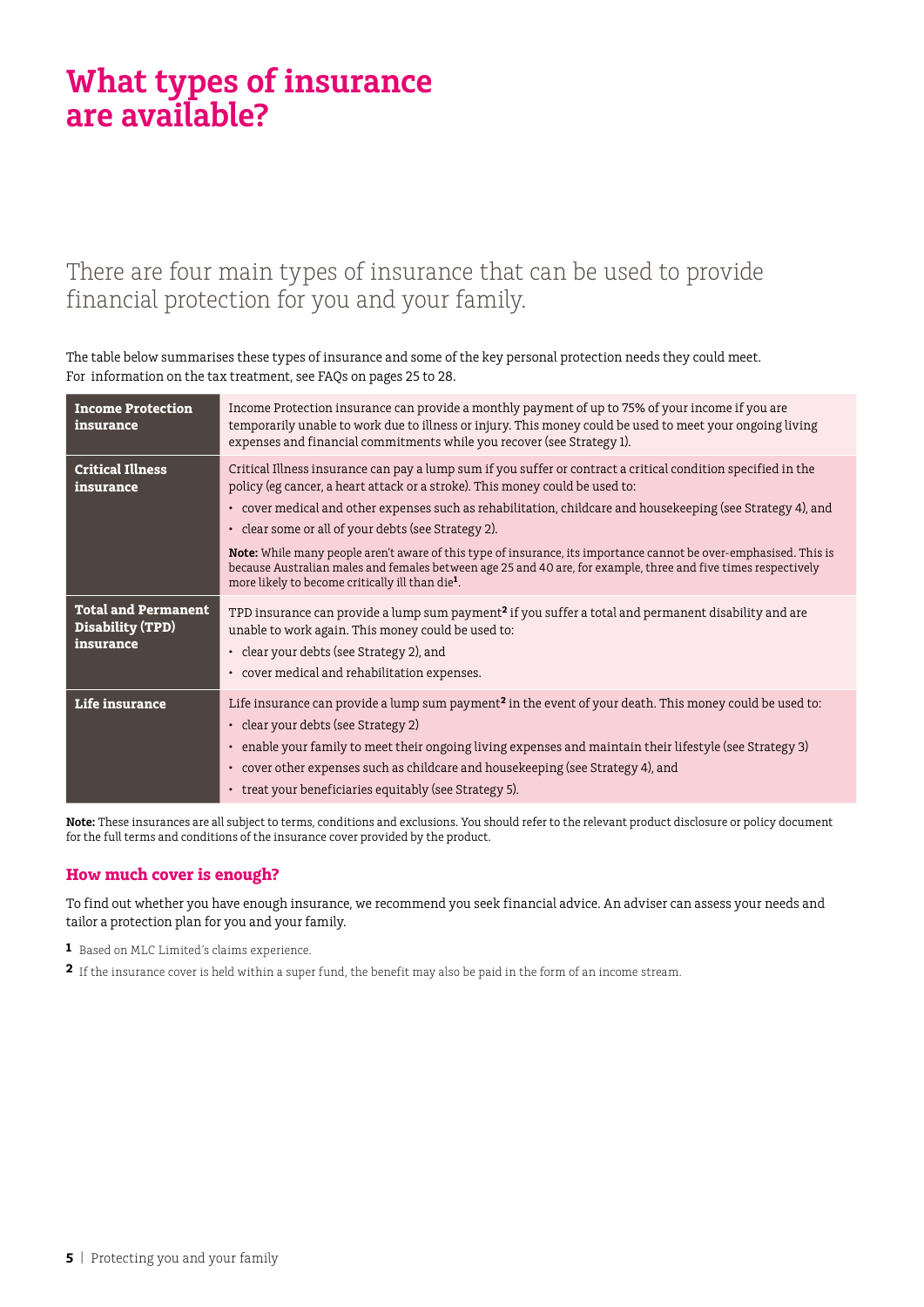# **Strategies at a glance**

| <b>Strategy</b> |                                                                        | <b>Suitable for</b>                                                                                                                                                                                                                                   | <b>Key benefits</b>                                                                                                                                                                                                        | Page |
|-----------------|------------------------------------------------------------------------|-------------------------------------------------------------------------------------------------------------------------------------------------------------------------------------------------------------------------------------------------------|----------------------------------------------------------------------------------------------------------------------------------------------------------------------------------------------------------------------------|------|
|                 | Protect your greatest asset -<br>your income                           | People who are employed or<br>self employed                                                                                                                                                                                                           | • Receive an income if unable to work due to<br>illness or injury<br>• Meet your living expenses while you recover                                                                                                         | 7    |
|                 | Eliminate debt on death.<br>disability or illness and<br>grandchildren | People with debts                                                                                                                                                                                                                                     | • Clear your debts<br>• Pass on the full value of assets to<br>your dependants                                                                                                                                             | 9    |
|                 | Maintain your family's<br>living standard                              | People with a dependent family                                                                                                                                                                                                                        | • Generate an ongoing income<br>• Help your family meet their living expenses                                                                                                                                              | 11   |
|                 | <b>Protect the homemaker</b>                                           | People with a spouse who is not<br>in paid employment                                                                                                                                                                                                 | • Cover medical expenses that could arise if<br>your spouse suffers a critical illness, dies or<br>becomes totally and permanently disabled<br>• Pay for additional expenses such as childcare,<br>nursing or housekeeping | 13   |
|                 | Treat your beneficiaries<br>equitably                                  | People who would like, in the<br>event of their death, to:<br>• pass an asset that represents<br>a significant portion of<br>their wealth to a specific<br>beneficiary, and<br>• ensure their other<br>beneficiaries are also provided<br>for fairly. | • Provide additional funds to equalise<br>your estate<br>• Ensure all your beneficiaries receive<br>sufficient assets to achieve your estate<br>planning objectives                                                        | 15   |
|                 | Protect your retirement plans                                          | People who are approaching<br>retirement and have<br>adult children and grandchildren                                                                                                                                                                 | • Ensure your grandchildren are looked after if<br>your children die, become disabled or suffer<br>a critical illness<br>• Protect your retirement savings                                                                 | 17   |
|                 | <b>Purchase Life and</b><br>TPD insurance tax-effectively              | People who:<br>• are eligible to make salary<br>sacrifice contributions<br>• are eligible to receive<br>co-contributions<br>• have a spouse on a low<br>income, or<br>• are self-employed.                                                            | • Reduce the cost of insurance premiums<br>• Enable certain beneficiaries to receive the<br>death or TPD benefit as a tax-effective<br>income stream                                                                       | 19   |
|                 | Reduce the long-term cost<br>of your insurance                         | People considering insurance                                                                                                                                                                                                                          | • Pay a lower average premium<br>• Make your cover more affordable when older                                                                                                                                              | 21   |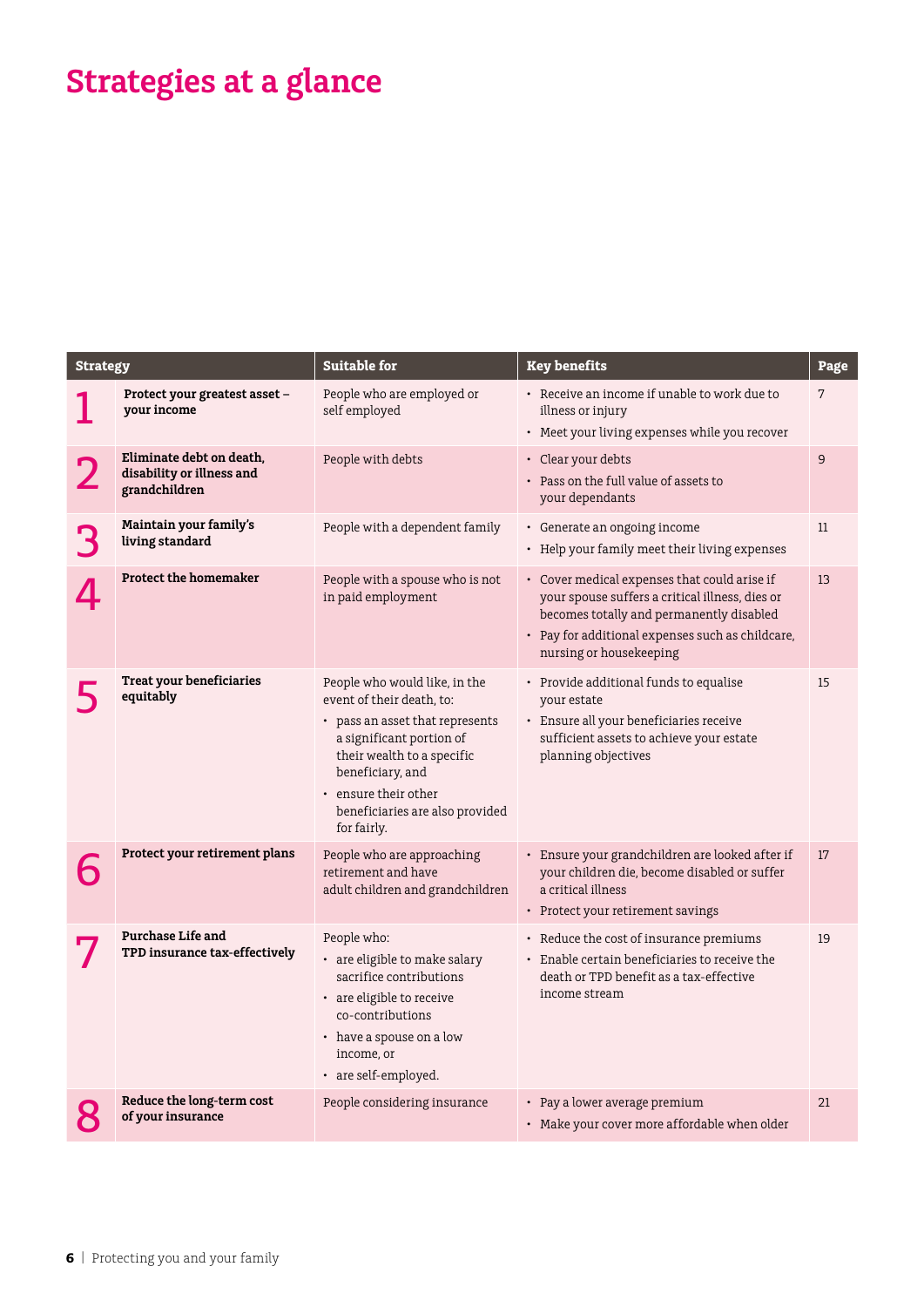### **Strategy 1** Protect your greatest asset – your income

### If you're employed or self-employed, you should consider Income Protection insurance.

#### **What are the benefits?**

By using this strategy, you could:

- receive up to 75% of your pre-tax income if you are unable to work due to illness or injury, and
- meet your living expenses while you recover.

#### **How does the strategy work?**

Many people insure their home and contents, even their life. Yet, all too often, they don't adequately protect what is potentially their greatest asset—their ability to earn an income.

Think about it this way. If you are unable to work for an extended period due to illness or injury, how will you meet your mortgage repayments and other bills and expenses? Without an income, you could run down your savings very quickly and face financial difficulty.

Rather than putting your family's lifestyle at risk, by taking out Income Protection insurance, you could receive a monthly benefit of up to 75% of your income to replace your lost earnings while you recover.

Most Income Protection policies offer a range of waiting periods before you start receiving your insurance benefit (with options normally between 14 days and two years).

You can also choose from a range of benefit payment periods, with maximum cover generally available up to age 65.

#### **What is your future earning capacity?**

If you're in any doubt about the importance of protecting your income, the table below shows how much you could earn by the time you reach age 65.

For example, if you are currently 35 and earn \$80,000 pa, you could earn around \$3.8 million before you turn 65. Isn't that worth protecting?

#### **For more information**

A financial adviser can help you determine whether you need Income Protection insurance and how much cover you would require. They can also review your insurance needs with you over time to help you make sure you remain suitably covered.

#### **How much will you earn by age 65?**

| Current income (pa) | Age now     |             |             |             |
|---------------------|-------------|-------------|-------------|-------------|
|                     | 25          | 35          | 45          | 55          |
| \$40,000            | \$3,020,000 | \$1,900,000 | \$1,070,000 | \$460,000   |
| \$60,000            | \$4,520,000 | \$2,850,000 | \$1,610,000 | \$690,000   |
| \$80,000            | \$6,030,000 | \$3,810,000 | \$2,150,000 | \$920,000   |
| \$100,000           | \$7,540,000 | \$4,760,000 | \$2,690,000 | \$1,150,000 |

**Assumptions:** Income increases by 3% pa. No employment breaks. Figures rounded to nearest \$10,000.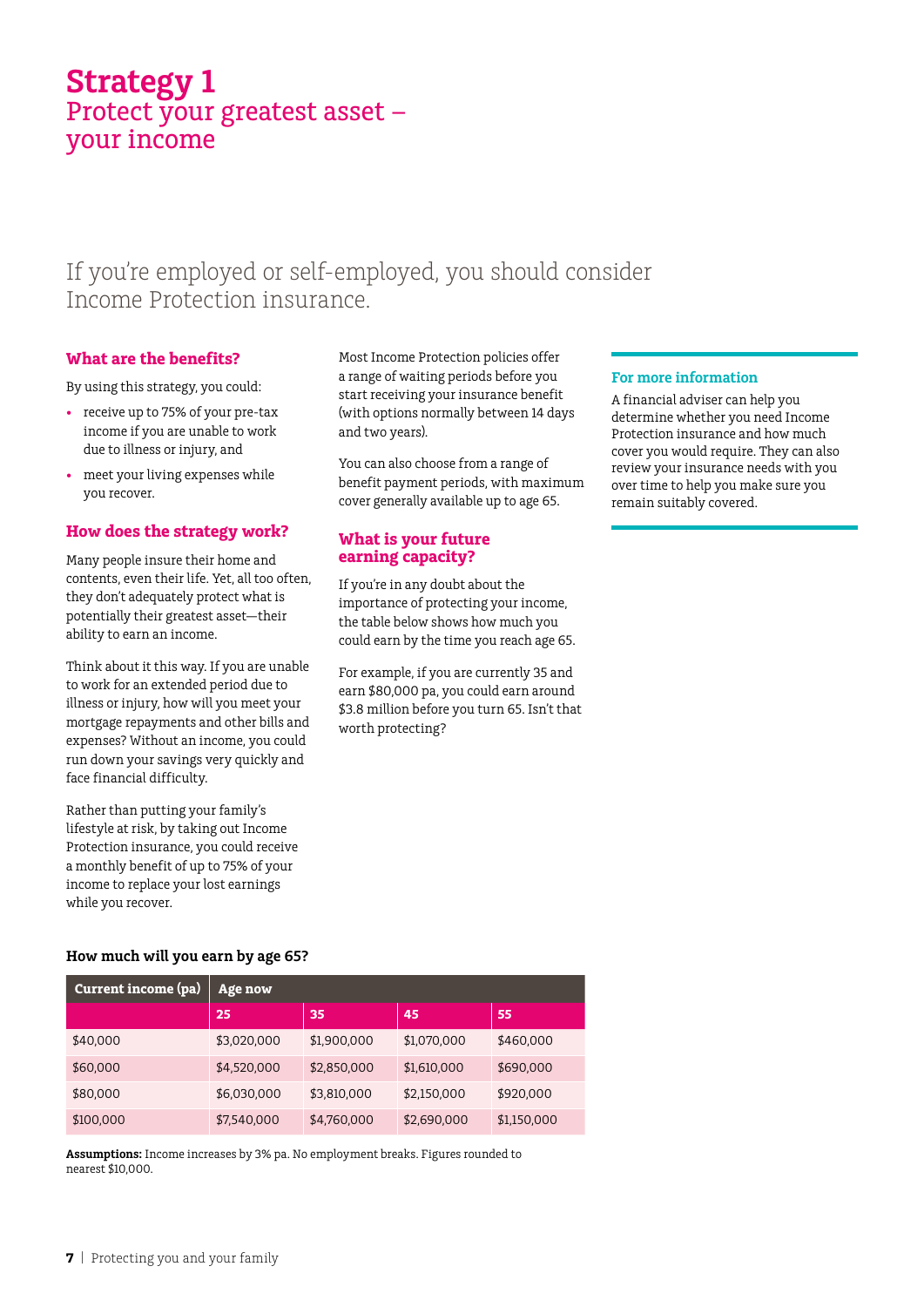### Strategy 1 Protect your greatest asset – your income

#### **Case study**

**Leanne works full-time** and earns a salary of \$90,000 pa. She owns a home worth \$500,000 and has a mortgage of \$350,000. If she's unable to work due to illness or injury, she wants to be able to meet her living expenses and mortgage repayments without having to eat into her limited savings.

After assessing her goals and financial situation, her financial adviser recommends she take out Income Protection insurance to cover 75% of her monthly income. Shortly after taking out the insurance, Leanne is involved in a bad car accident and is unable to work for six months.

Because Leanne had Income Protection insurance, she receives the full benefit of \$5,625 per month for five months after her initial one month waiting period (where she's covered by sick leave from her employer). As a result, Leanne receives a total income of \$35,625 during the six months she's off work—consisting of a combination of sick leave and Income Protection benefits.

If Leanne had not taken out Income Protection insurance, she would only have received a sick leave payment of \$7,500 and would have struggled to meet her living expenses, mortgage repayments and out-of-pocket medical costs.

**Note:** This case study highlights the importance of speaking to a financial adviser about protecting your income in the event of illness or injury. A financial adviser can also address a range of potential issues and identify other suitable protection strategies—see Tips and traps.



- • When choosing a waiting period for your Income Protection insurance, it's important to take into account any sick leave and related benefits provided by your employer.
- Income Protection insurance premiums will generally be lower if you choose a longer waiting period and a shorter benefit payment period.
- It may be more cost-effective over the longer term if you pay level premiums, rather than stepped premiums that increase each year with age (see Strategy 8).
- If you take out Income Protection insurance in a super fund, you could arrange to have the premiums deducted from your investment balance without making additional contributions to cover the cost. This could help you afford insurance if you don't have sufficient cashflow to pay for it outside super.
- • If you are the primary income earner, you should also consider insurances that can provide a payment to clear your debts in a range of circumstances (see Strategy 2) and enable your family to meet their ongoing living expenses if you pass away (see Strategy 3).
- If your partner is not working, you should consider insurances that can provide a payment to cover medical, childcare and housekeeping expenses, if they become critically ill or die (see Strategy 4).
- • Income Protection Benefits are assessable income and taxed at your marginal tax rate (similar to salary).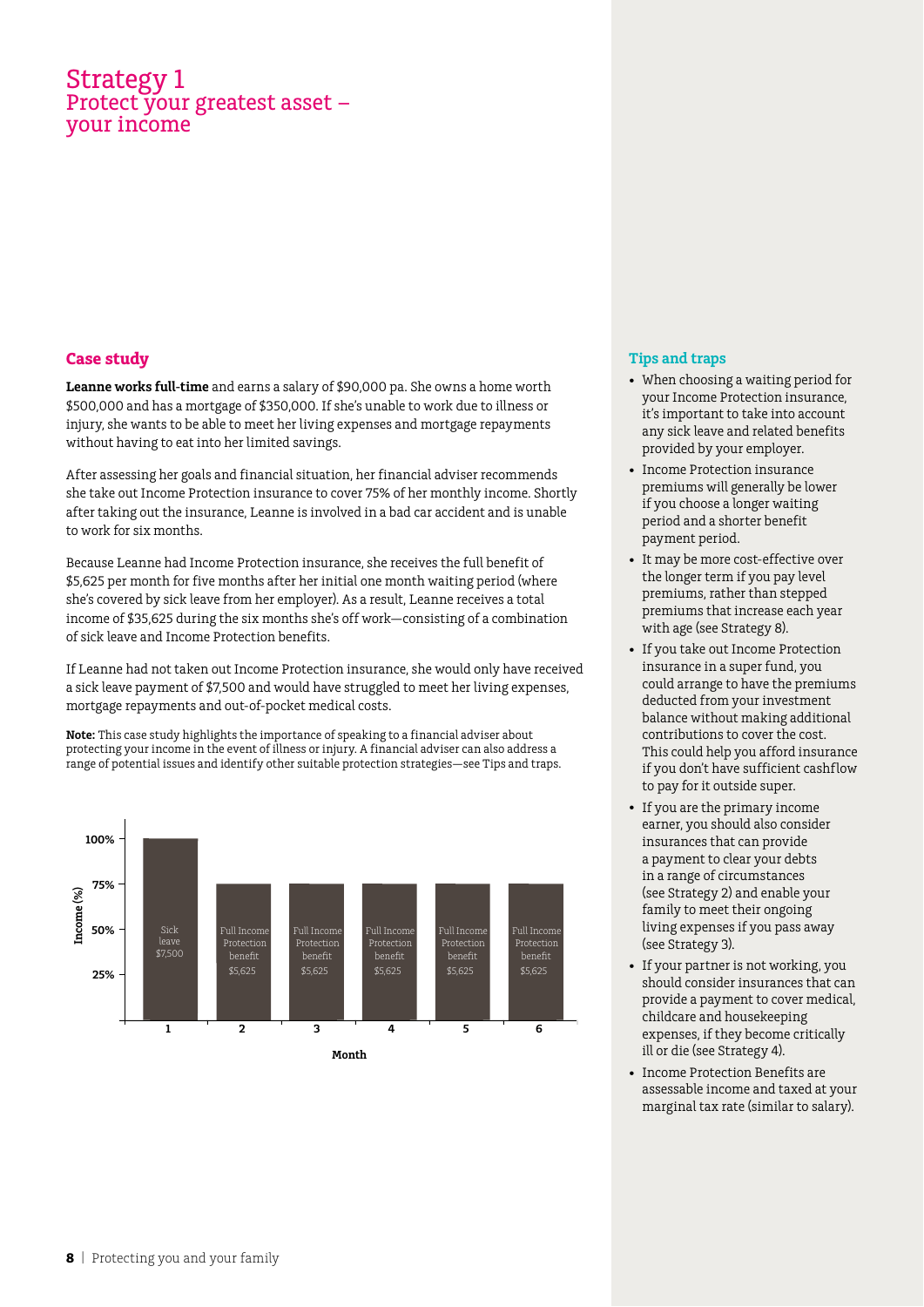## **Strategy 2** Eliminate debt on death, disability or illness

### If you have a home loan (or other personal debts), you should consider Life, Total and Permanent Disability (TPD) and Critical Illness insurance.

#### **What are the benefits?**

By using this strategy, you could:

- • provide a lump sum payment to clear your debts, and
- • pass on the full value of your assets to your dependants if you pass away.

#### **How does the strategy work?**

If you're like most people, you've used debt to fund a range of purchases, including your family home.

However, if you die, become totally and permanently disabled or suffer a critical illness (such as cancer, a heart attack or a stroke), the loan repayments will still need to be made, even though the salary your family has relied upon is temporarily or permanently unavailable.

In the event of your death, your lender may even require the outstanding loan to be repaid immediately, and sometimes the only way to do this is to sell the family home.

To avoid these potential problems, you should consider Life, TPD and Critical Illness insurance. These insurances can provide a lump sum payment that could be used to clear your debts.

When determining how much cover you may need, you should:

- • add up all the debts that would need to be repaid (including your mortgage, personal loans, credit cards and hire purchase arrangements)
- • deduct any existing insurance and other financial resources that could be accessed (such as your superannuation balance), and
- add any legal and other expenses that could be incurred.

#### **For more information**

To find out the types and amounts of cover you may need to clear your debts, you should speak to a financial adviser. A financial adviser can also review your insurance needs with you over time to help you make sure you remain suitably covered.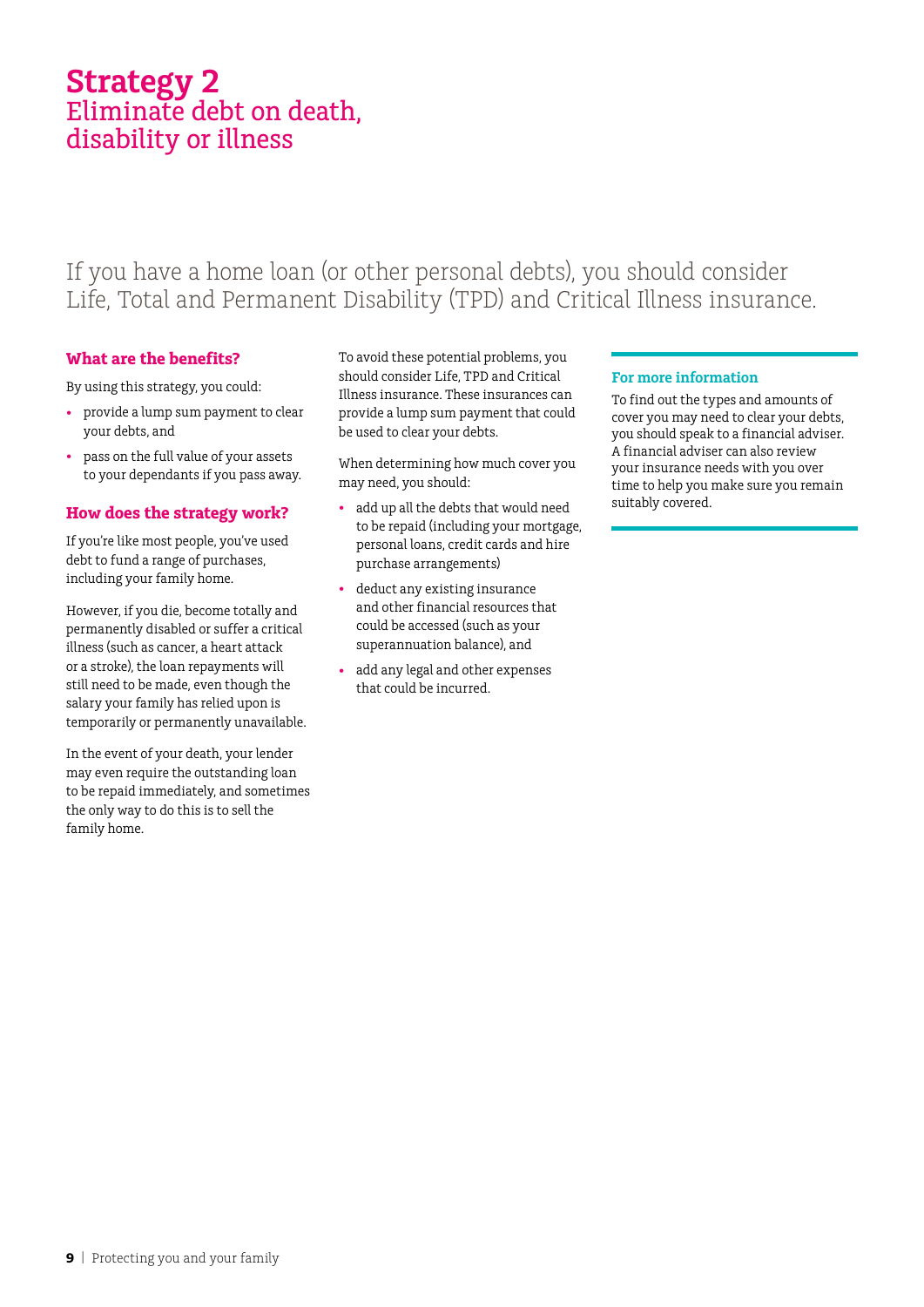### Strategy 2 Eliminate debt on death, disability or illness

#### **Case study**

**Vanessa and Peter have three young children.** Vanessa has been a full-time homemaker for the past five years and Peter earns a salary of \$95,000 pa. Their home is valued at \$500,000, they have debts totalling \$320,000 and the repayments are \$2,797 per month.

| <b>Debts</b>                | <b>Amount owing</b> | <b>Interest rate</b> | <b>Current</b><br>repayments<br>(per month) |
|-----------------------------|---------------------|----------------------|---------------------------------------------|
| Home loan (20 year term)    | \$295,000           | 7%                   | \$2,287                                     |
| Personal loan (5 year term) | \$20,000            | 12%                  | \$445                                       |
| Credit cards                | \$5,000             | 17%                  | \$65                                        |
| <b>Total</b>                | \$320,000           |                      | \$2,797                                     |

Peter is concerned that, if something happened to him, Vanessa would struggle to meet the loan repayments and may even need to sell the family home to clear their debts. So they decide to see a financial adviser to discuss their insurance needs.

After finding out more about their financial situation, their adviser points out that if Peter becomes totally and permanently disabled or (dies), he (or Vanessa) could receive a lump sum payment from his super fund of \$120,000. This includes his existing account balance and an insurance benefit provided by his fund.

Their financial adviser then explains that while this money could be used to reduce the debts to \$200,000, Vanessa may still find it difficult to meet the repayments. This is because, even though she could return to the workforce, she would probably have to meet some additional costs from her salary, such as childcare and household help.

To ensure enough money becomes available to clear the debts, their financial adviser recommends Peter take out \$200,000 in Life and TPD insurance to supplement the \$120,000 that would be paid from his super fund.

Furthermore, because Peter is unlikely to receive a benefit from his super fund if he becomes critically ill, unless the illness is terminal. Their financial adviser recommends he use Critical Illness insurance to cover their total debts of \$320,000. This will enable Peter and his family to focus on his recovery without the financial stress of having to meet loan repayments.

**Note:** This case study highlights the importance of speaking to a financial adviser about making sure you have enough insurance to clear your debts in different circumstances. A financial adviser can also address a range of potential issues and identify other suitable protection strategies—see Tips and traps.

- • Because changes in your personal circumstances (eg taking on additional debt) often necessitate higher insurance levels, it's important to select a policy that lets you increase the level of cover in the future, (often within certain limits, without requiring further medical evidence).
- • If you are the primary income earner, you should also consider insurances that can enable your family to meet their ongoing living expenses in the event of your illness or injury (see Strategy 1) and your death (see Strategy 3).
- If your partner is not working, they should consider insurances that can provide a payment to cover medical, childcare and housekeeping expenses if they become critically ill or die (see Strategy 4).
- There may be some advantages in taking out the Life and TPD insurance in a super fund (see Strategy 7).
- However restrictions do apply to who can be nominated as a beneficiary and taxation liabilities may apply to certain eligible persons when a death benefit (including insurance proceeds) is paid in the form of a lump sum, pension or a combination of both from a super fund.
- It may be more cost-effective over the longer term if you pay level premiums, rather than stepped premiums that increase each year with age (see Strategy 8).
- • To ensure your wishes are carried out upon your death, you should consider your entire estate planning position, including which assets will (and won't) be dealt with by your Will. The best way to do this is to seek professional estate planning advice.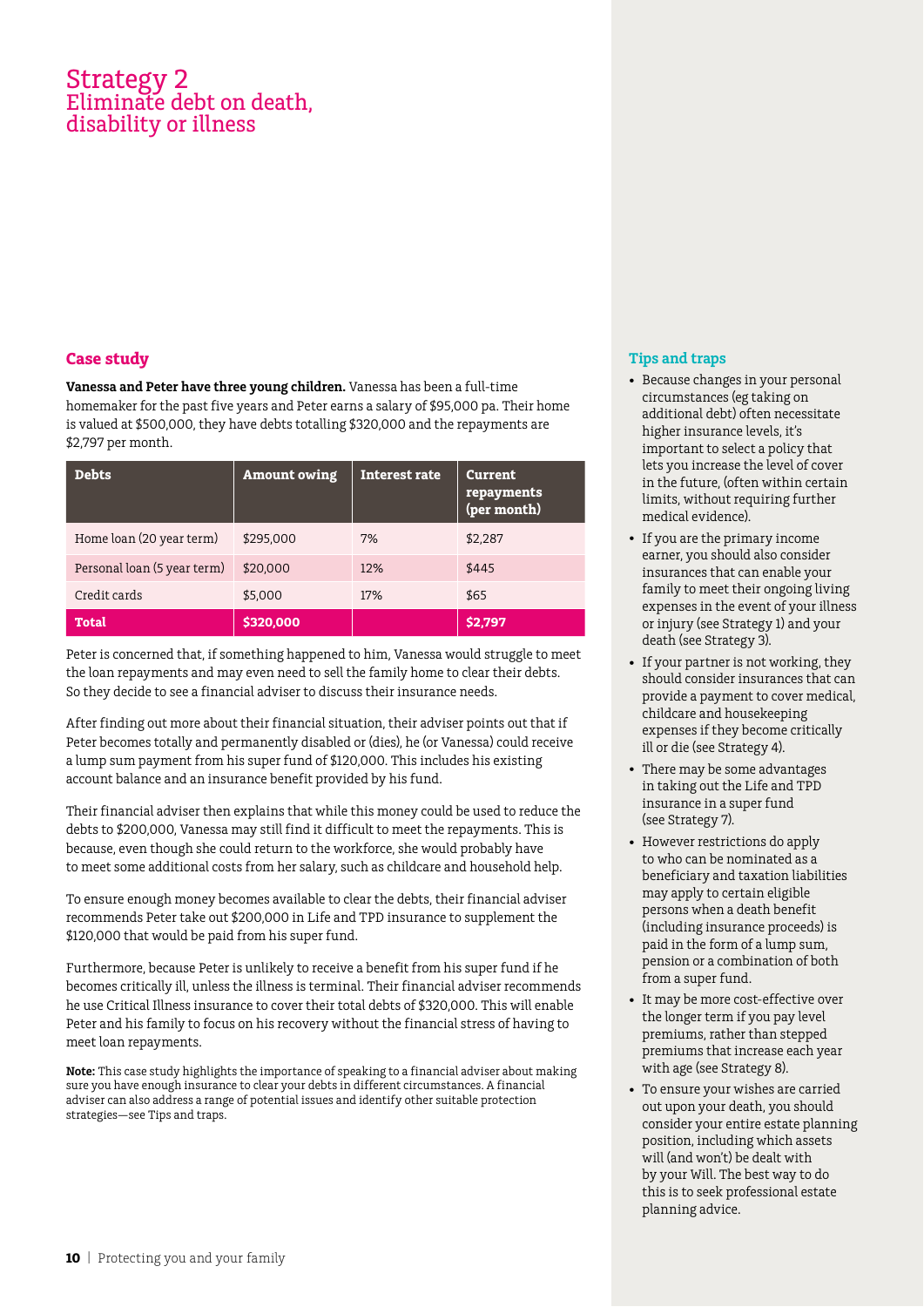## **Strategy 3** Maintain your family's living standard

### If you have a financially dependent family, you should ensure you have enough Life insurance.

#### **What are the benefits?**

By using this strategy, you could:

- • provide your family with an ongoing income, and
- enable them to meet their living expenses if you pass away.

#### **How does the strategy work?**

In the previous strategy, we explained why you should consider using insurance to clear your debts if you die, become totally and permanently disabled or suffer a critical illness.

However, it's also important you have enough Life insurance to enable your family to meet their ongoing living expenses in the event of your death.

As a starting point, you need to:

- work out what your family spends each year on groceries, education, household bills and other living expenses, and
- • decide how long you'd like your family to be financially supported in your absence.

Once you know these two things, a financial adviser can help you calculate how much Life insurance cover you will need to provide the required income over the desired time period.

When doing this, a financial adviser can take into account the tax that may be payable on the investment income your family will receive and allow for the impact of inflation.

With the right insurance advice, your family could receive enough after-tax income to meet their ongoing living expenses and avoid financial difficulty.

A financial adviser can also review your insurance needs with you over time to help you make sure you remain suitably covered.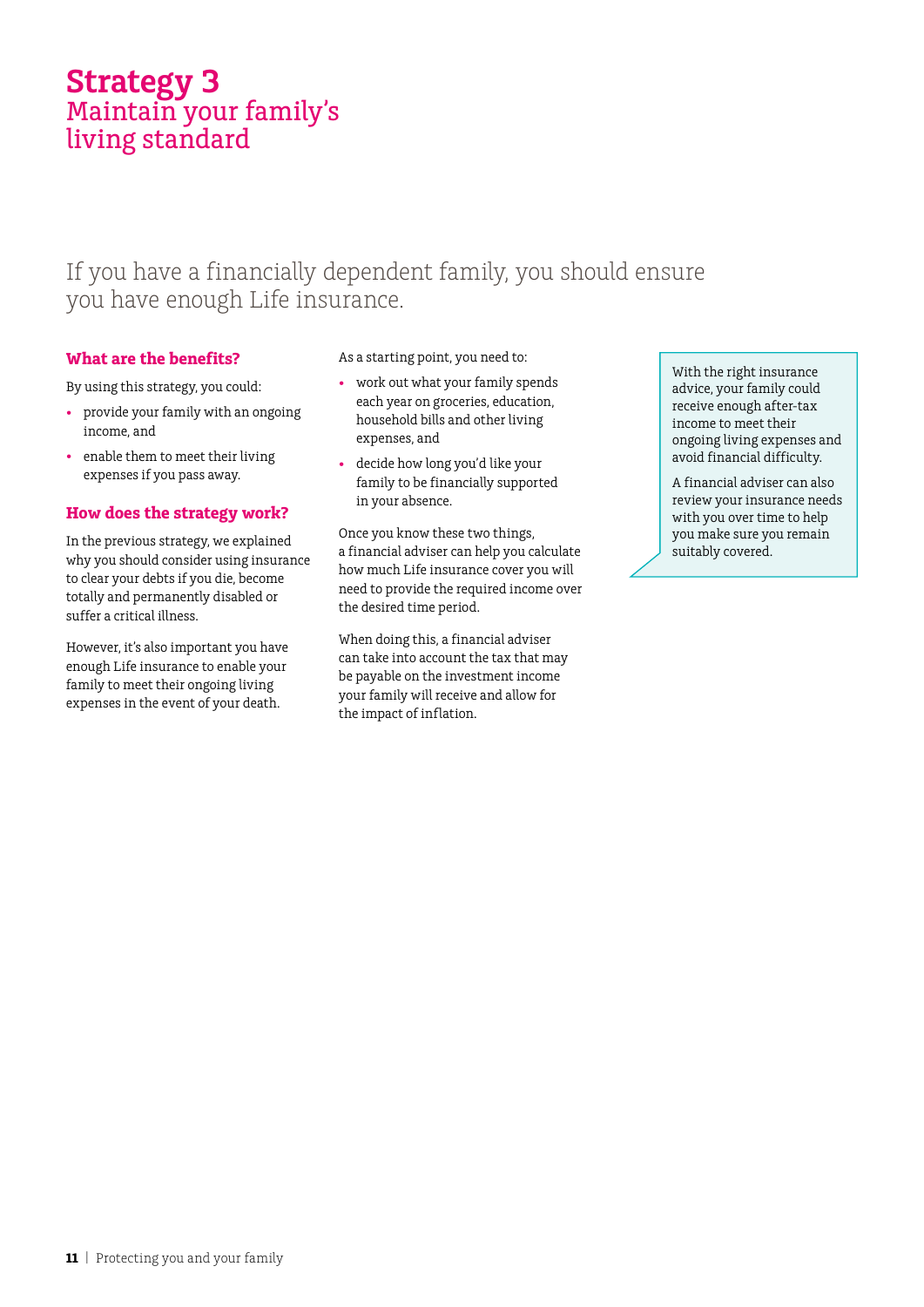### Strategy 3 Maintain your family's living standard

#### **Case study**

**Peter, from Strategy 2**, also wants to make sure his wife (Vanessa) and three young children will be able to maintain their living standard if he dies.

Peter works out his family currently needs around \$34,000 pa (or \$650 per week) to meet their regular bills and expenses, excluding loan repayments.

| <b>Commitments</b>                                                       | <b>Amount</b> | <b>Frequency</b> | <b>Annual amount</b> |
|--------------------------------------------------------------------------|---------------|------------------|----------------------|
| <b>Groceries</b>                                                         | \$1,000       | Monthly          | \$12,000             |
| Education fund (for three children)                                      | \$300         | Monthly          | \$3,600              |
| Household expenses (eg electricity,<br>gas, phone, insurance and petrol) | \$2.650       | Quarterly        | \$10,600             |
| Other living expenses<br>(eg clothing and entertainment)                 | \$150         | Weekly           | \$7,800              |
| <b>Total</b>                                                             |               |                  | \$34,000             |

Peter would also like to ensure his family has enough money to meet these financial commitments for the next 18 years, until their youngest child reaches 21.

After assessing their goals and financial situation, their adviser recommends Peter take out an extra \$460,000 in Life insurance cover. This is in addition to the Life, TPD and Critical Illness cover he needs to clear their debts—see Strategy 2.

Should he die, the additional lump sum payment of \$460,000 can be invested to generate an after-tax income of \$34,000 pa over the 18 year period**1**.

**Note:** This case study highlights the importance of speaking to a financial adviser to make sure you have enough Life insurance so your family can meet their ongoing living expenses if you pass away. A financial adviser can also address a range of potential issues and identify other suitable protection strategies—see Tips and traps.

**1** Assumes the lump sum of \$460,000 earns an after-tax return of 6% pa, the income required increases at 3% (Growth 4.06, Income 3.68 and Franking 28.55) pa to keep pace with the rising cost of living and the capital is exhausted over the 18 year period. Provision for 1.4% per annum (ICR and Account Management Fees)

- • When determining the amount of Life insurance you require, it's also important to take into account any funeral and estate costs that may need to be met when you die.
- • You may want to decrease the amount of Life insurance cover over time as the period over which you need to provide income support for your family declines.
- • If you are the primary income earner, you should also consider insurances that can enable your family to meet their ongoing living expenses in the event of your illness or injury (see Strategy 1).
- If your partner is not working, they should consider insurances that can provide a payment to cover medical, childcare and housekeeping expenses if they become critically ill or die (see Strategy 4).
- There may be some advantages in taking out the Life insurance in a super fund (see Strategy 7).
- However restrictions do apply to who can be nominated as a beneficiary and taxation liabilities may apply to certain eligible persons when a death benefit (including insurance proceeds) is paid in the form of a lump sum, pension or a combination of both from a super fund.
- It may be more cost-effective over the longer term if you pay level premiums, rather than stepped premiums that increase each year with age (see Strategy 8).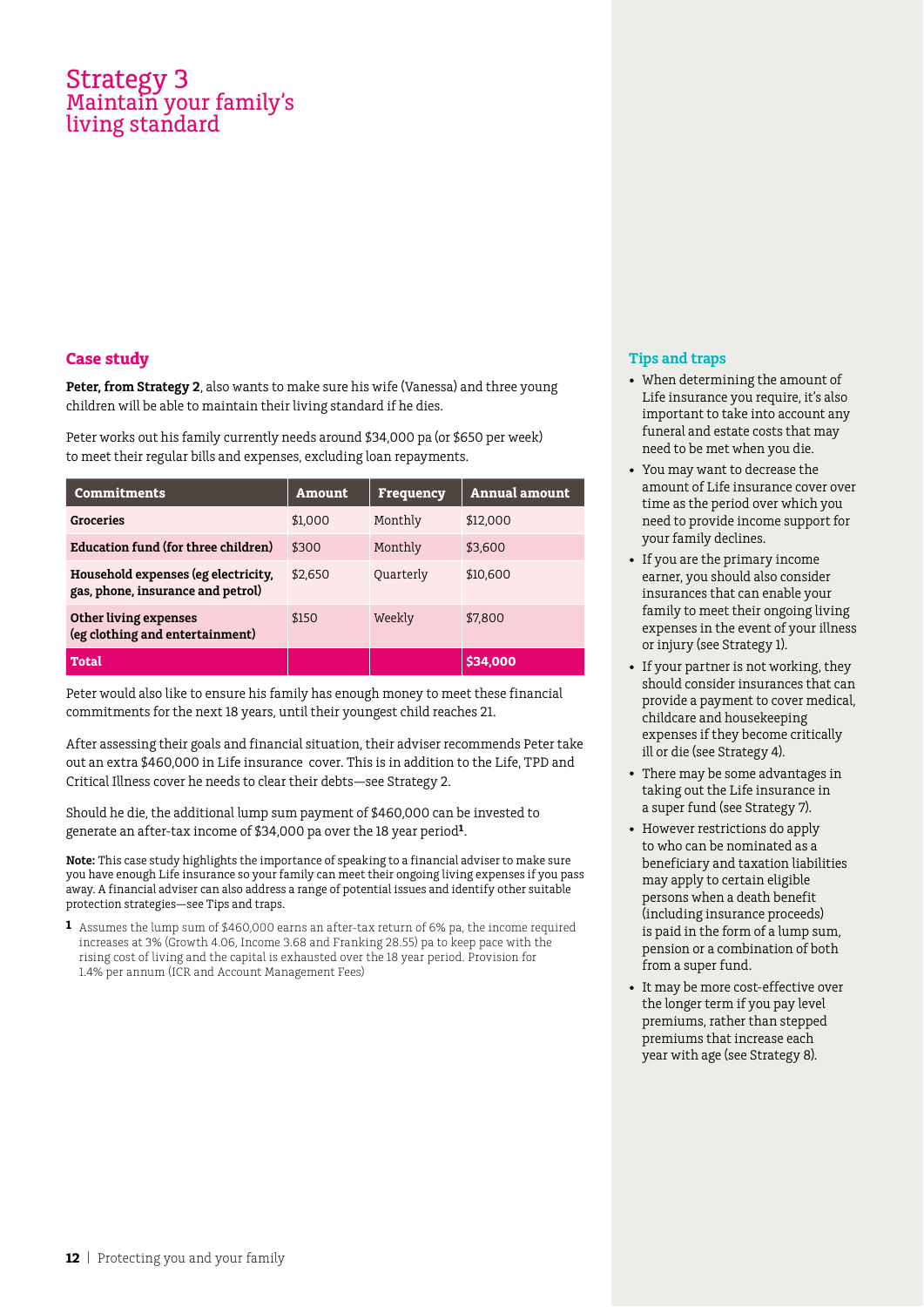## **Strategy 4** Protect the homemaker

### If your spouse is predominantly the homemaker and child carer, they should also ensure they have sufficient insurance.

#### **What are the benefits?**

By using this strategy, you could:

- • cover medical expenses that could arise if your spouse suffers a critical illness, dies or becomes totally and permanently disabled, and
- pay for additional expenses, such as childcare, nursing or housekeeping.

#### **How does the strategy work?**

In the previous strategies, we outlined the financial risks a family faces if the primary income earner doesn't have enough insurance.

However, it's also potentially dangerous to overlook the insurance needs of the person who is mainly responsible for looking after the home and raising the children.

If something should happen to the homemaker, the primary income earner usually has a limited number of options.

They can reduce their working hours to look after the household and children, or they can hire someone else to do it.

But both options could have a negative impact on the household's disposable income.

A simple way to avoid putting a big dent in the household budget is to get the homemaker to take out insurances that can provide a lump sum payment if they suffer a critical illness, die or become totally and permanently disabled.

When deciding which of these insurances to buy, Critical Illness cover is potentially the most important. This is because:

- Australian males and females between age 25 and 40 are, for example, three and five times respectively more likely to become critically ill than die**<sup>1</sup>** , and
- you need to be employed or self-employed if you want to take out Income Protection insurance (see Strategy 1).

However, the homemaker should also consider Life and TPD insurance. This is because the death or total and permanent disability of the homemaker could have a devastating financial (as well as emotional) impact on the family.

**1** Based on MLC Limited's claims experience.

#### **For more information**

A financial adviser can help you determine how much cover the homemaker will need and in what circumstances. They can also review your insurance needs over time to help you make sure you and your spouse remain suitably covered.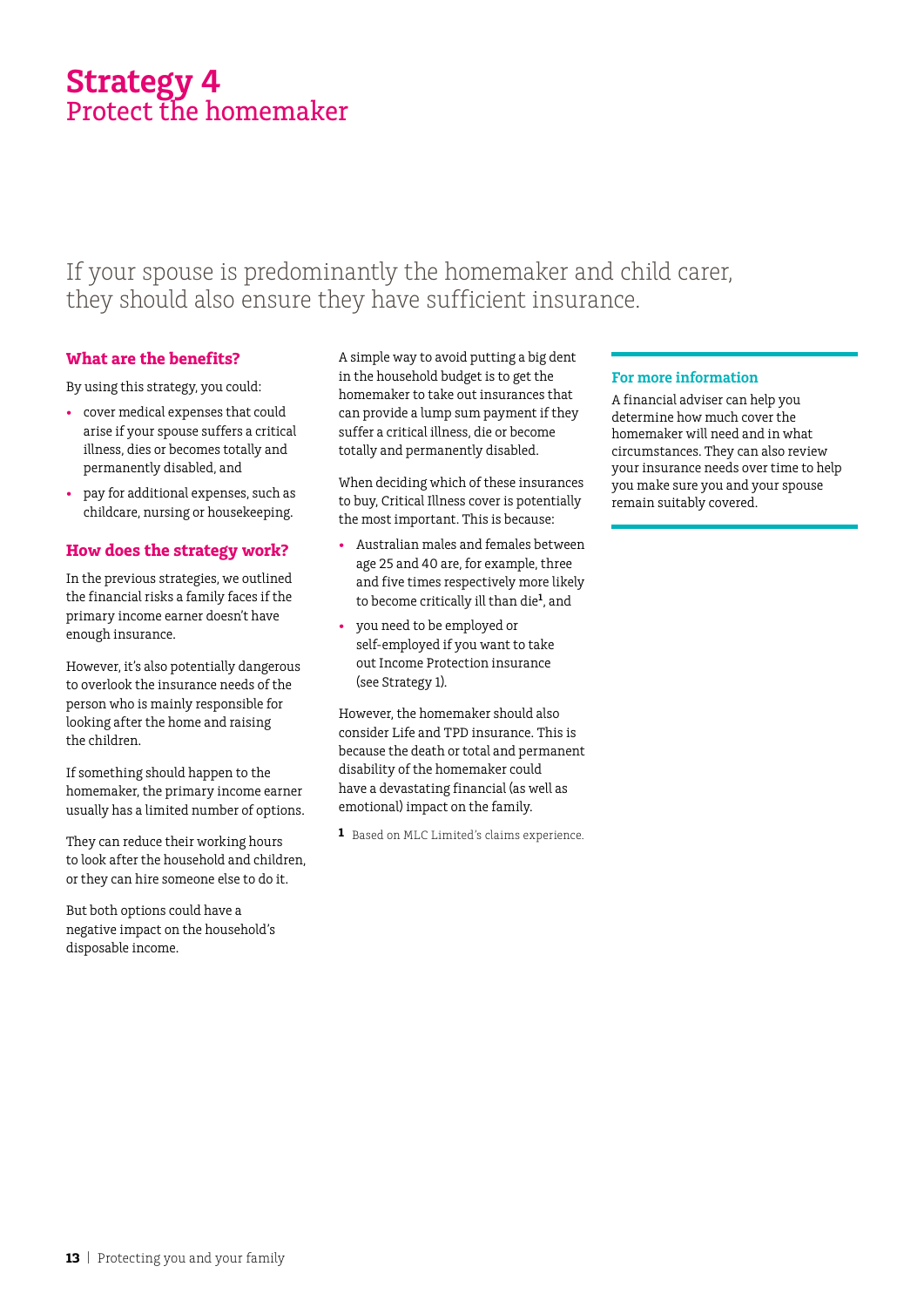#### **Case study**

**Nicholas is married to Rebecca**, who is taking time out of the workforce to look after their twin three-year-old boys.

Nicholas is employed, earns a pre-tax salary of \$100,000 pa (or \$73,553 pa after tax) and has already arranged a comprehensive package of insurances for himself. However, they hadn't recognised the importance of insuring Rebecca and the financial impact of this oversight hit home when she was diagnosed with breast cancer.

During the three years it took Rebecca to make a full recovery, they spent a total of \$92,400 on childcare<sup>1</sup> and help around the home, as outlined below.

| <b>Commitments</b>                                  | Amount (pa)                                                       | <b>Number</b><br>of years                      | <b>Total Amount</b> |
|-----------------------------------------------------|-------------------------------------------------------------------|------------------------------------------------|---------------------|
| <b>Full-time childcare</b>                          | \$33,600<br>(\$70 per work day over<br>48 weeks for two children) | $\overline{2}$<br>(until they<br>start school) | \$67,200            |
| After school care                                   | \$6,000<br>(\$75 per week over 40 weeks<br>for two children)      | 1                                              | \$6,000             |
| School holiday care                                 | \$4,800<br>(\$300 per week over eight)<br>weeks for two children) | 1                                              | \$4,800             |
| Housekeeping<br>(part-time cooking<br>and cleaning) | \$4,800<br>(\$100 per week for 48 weeks)                          | 3                                              | \$14,400            |
| <b>Total</b>                                        |                                                                   |                                                | \$92,400            |

Also, things were particularly tough in the first two years, where these costs amounted to \$38,400 pa (of the total \$92,400 in additional expenses in the above table). This represents a little over 50% of Nicholas's take-home pay, leaving him with little money to pay the mortgage and meet their day-to-day living expenses.

The financial impact of Rebecca's critical illness could have been reduced (or eliminated) if, after speaking to a financial adviser, she had taken out Critical Illness insurance to cover these and other costs.

**Note:** This case study highlights the importance of speaking to a financial adviser to make sure your spouse has enough insurance to cover medical, childcare and housekeeping expenses if something should happen to them. A financial adviser can also address a range of potential issues and identify other suitable protection strategies—see Tips and traps.

**1** Net of Government rebates and benefits.

- There may be some advantages in taking out the Life and TPD insurance for the homemaker in a super fund (see Strategy 7).
- However restrictions do apply to who can be nominated as a beneficiary and taxation liabilities may apply to certain eligible persons when a death benefit (including insurance proceeds) is paid in the form of a lump sum, pension or a combination of both from a super fund.
- If the cover is taken through superannuation, it may be possible to make a binding nomination to ensure any death benefit is payable to a particular dependant (eg the working partner). Any TPD benefits in super are always payable to the disabled member (where they qualify for that benefit).
- Insuring the primary income earner and the homemaker under the one policy may save on policy fees.
- It may be more cost-effective over the longer term if you opt for level premiums, rather than stepped premiums that increase each year with age (see Strategy 8).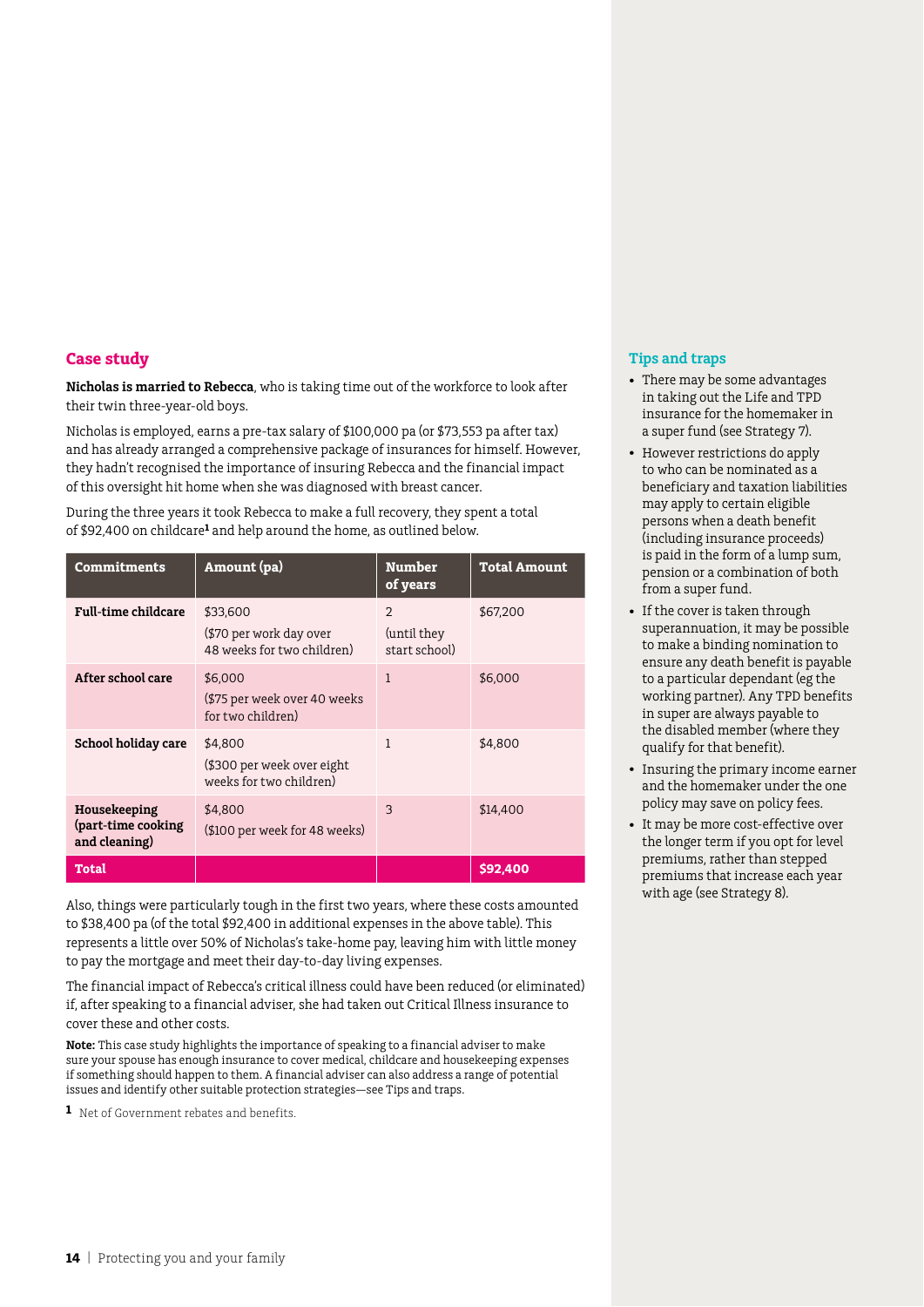## **Strategy 5** Treat your beneficiaries equitably

If you'd like to pass an asset that represents a significant portion of your wealth to a particular beneficiary, Life insurance could be used to ensure your other beneficiaries are treated fairly.

#### **What are the benefits?**

By using this strategy, you could:

- • provide additional funds to equalise your estate in the event of your death, and
- ensure all your beneficiaries receive sufficient assets to achieve your estate planning objectives.

#### **How does the strategy work?**

When planning the distribution of your wealth, you may want to pass an asset of significant value to a particular beneficiary. This could occur if you would like to leave, for example, an investment property or the family home to one of your children.

But what if this asset represents a large portion of your total wealth and you are unable to ensure your other children benefit equally?

One solution is to take out a suitable amount of Life insurance. In the event of your death:

- the asset of significant value could be passed on to one of your children, and
- • the proceeds from the life insurance policy could be added to your other assets to ensure all your children receive the same amount.

This could enable you to equalise your estate and treat your children (or other beneficiaries) fairly.

#### **For more information**

A financial adviser can help you determine how much Life insurance you may require and can review your insurance needs over time to make sure you remain suitably covered. Because the law can vary in each state, you should also seek professional legal advice before using this strategy.

The taxation consequences of estate planning are complicated and it is recommended that you also seek professional advice from a registered tax agent.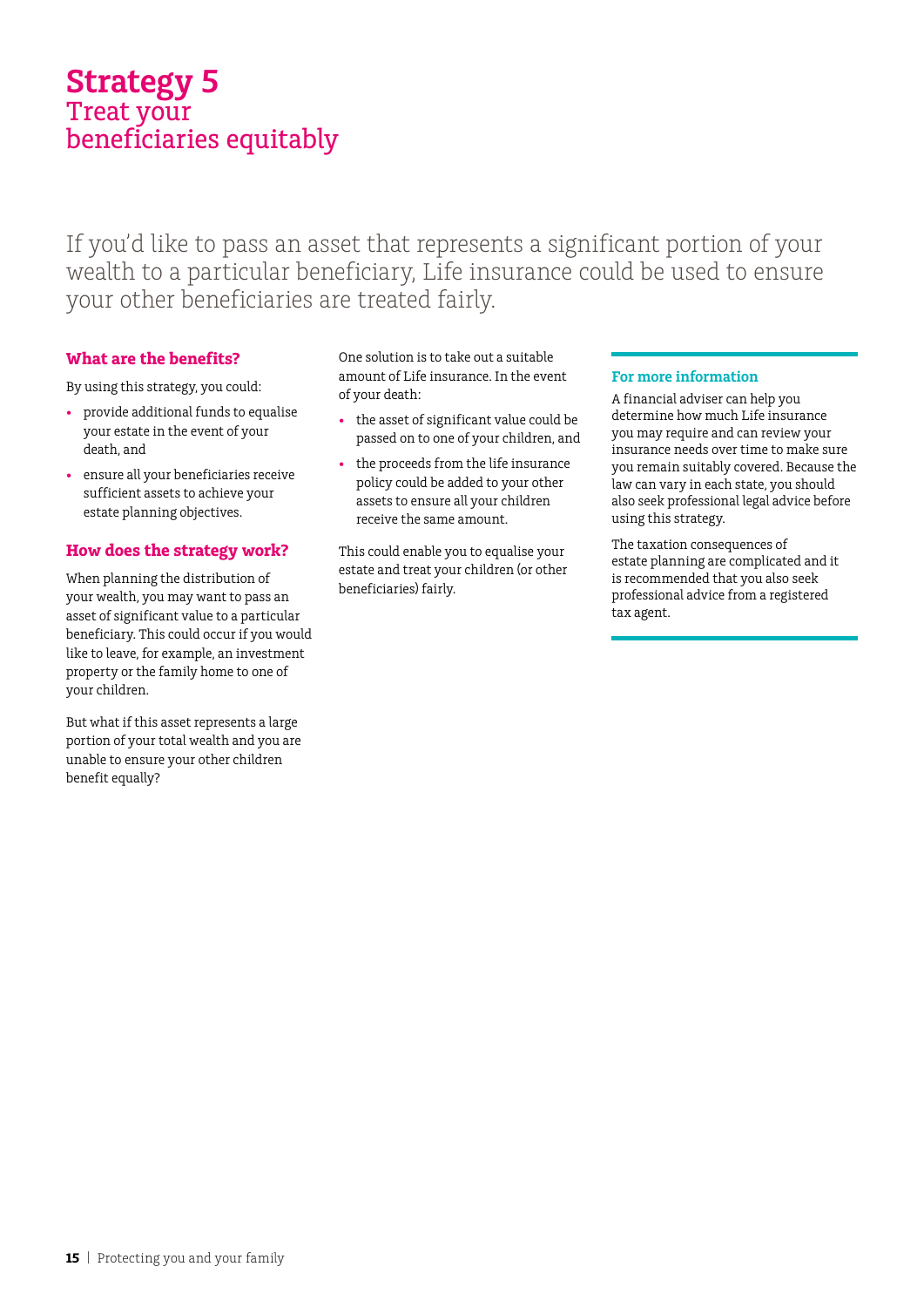### Strategy 5 Treat your beneficiaries equitably

#### **Case study**

**Lucinda is a widow** and has three adult children—Harry, Kate and Angus who she would like to share her wealth equally, in the event of her death.

She has \$800,000 in assets, consisting of the family home worth \$400,000 and \$400,000 in shares and superannuation.

While Harry and Kate have already bought their homes, Angus is still renting. So, Lucinda would like Angus to receive the family home if she passes away.

The problem she faces is that her children will not benefit equally if the property goes to Angus and the other assets are split between Harry and Kate. This is because Angus will receive an asset worth \$400,000, while her other children will receive \$200,000 each.

#### **Distribution of wealth – before seeking advice**

| Asset                        | <b>Harry</b> | Kate      | Angus     |
|------------------------------|--------------|-----------|-----------|
| Family home                  | Nil          | Nil       | \$400,000 |
| Shares and superannuation    | \$200,000    | \$200,000 | Nil       |
| <b>Total amount received</b> | \$200,000    | \$200,000 | \$400,000 |

After assessing her goals and financial situation, her adviser recommends she take out \$400,000 in Life insurance and make arrangements so that this additional money will be paid to Harry and Kate in the event of her death.

By using this strategy, Lucinda makes sure that Angus will receive the family home and all three children will receive assets of equivalent value.

#### **Distribution of wealth – after seeking advice**

| Asset                        | <b>Harry</b> | <b>Kate</b> | <b>Angus</b> |
|------------------------------|--------------|-------------|--------------|
| Family home                  | Nil          | Nil         | \$400,000    |
| Shares and superannuation    | \$200,000    | \$200,000   | Nil          |
| Life insurance benefit       | \$200,000    | \$200,000   | Nil          |
| <b>Total amount received</b> | \$400,000    | \$400,000   | \$400,000    |

**Note:** This case study highlights the importance of speaking to a financial adviser about using Life insurance to equalise your estate. A financial adviser can also address a range of potential issues and identify other suitable protection strategies—see Tips and traps.

- • There are a number of ways to ensure the Life insurance proceeds are received by your intended beneficiaries. Some of these include having the intended beneficiary as the policy owner, nominating them as a beneficiary of the policy or distributing the money via your Will. Each alternative may have different implications which you should consider before choosing a particular option.
- • To treat all beneficiaries fairly, you should take into account any taxes (eg Capital Gains Tax) that may be payable if and when certain assets are sold after your death. You should also update your insurance cover to reflect the changing value of your assets. Failing to do this may lead to one or more beneficiaries receiving more (or less) than you intended.
- • To ensure your wishes are carried out upon your death, you should consider your entire estate planning position, including which assets will (and won't) be dealt with by your Will. The best way to do this is to seek professional estate planning advice.
- There may be some advantages in taking out the Life insurance in a super fund (see Strategy 7). However restrictions do apply to who can be nominated as a beneficiary and taxation liabilities may apply to certain eligible persons when a death benefit (including insurance proceeds) is paid in the form of a lump sum, pension or a combination of both from a super fund.
- It may be more cost-effective over the longer term if you pay level premiums, rather than stepped premiums that increase each year with age (see Strategy 8).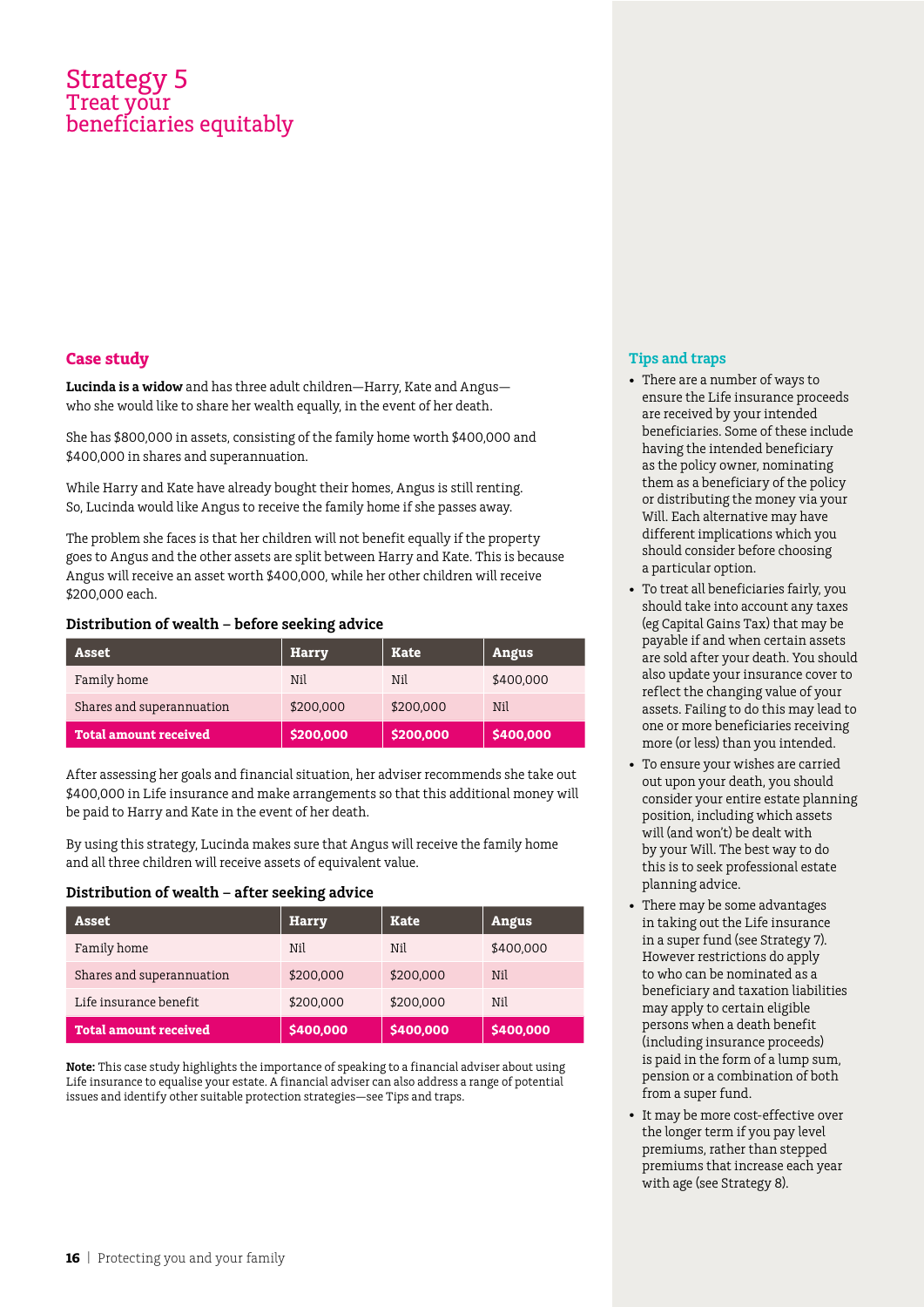## **Strategy 6** Protect your retirement plans

### If you're approaching retirement, you should ensure your children have sufficient insurance.

#### **What are the benefits?**

By using this strategy, you could:

- • ensure your grandchildren receive the financial support they will need if your children die, become disabled or suffer a critical illness, and
- protect your retirement plans.

#### **How does the strategy work?**

As you approach retirement, you have many wonderful things to look forward to. However, life doesn't always work out as you planned.

Imagine what would happen if your son or daughter died, became disabled or suffered a critical illness and they didn't have adequate insurance.

Probably the last thing you'd expect to cope with would be taking on a parental role again, but for around 22,500**<sup>1</sup>** Australians this is something they're already experiencing.

To minimise the impact this could have on your financial position, you should find out whether your children have implemented suitable protection strategies.

If not (and they are not in a financial position to do so) you may want to pay for additional Life, Total and Permanent Disability and Critical Illness insurance on their behalf.

**1** ABS: Family Characteristics, Australia, 2003.

#### **For more information**

Your financial adviser can help you protect the ones you love, as well as help you achieve your retirement goals. They can also review your family's insurance needs over time to help make sure they remain suitably covered.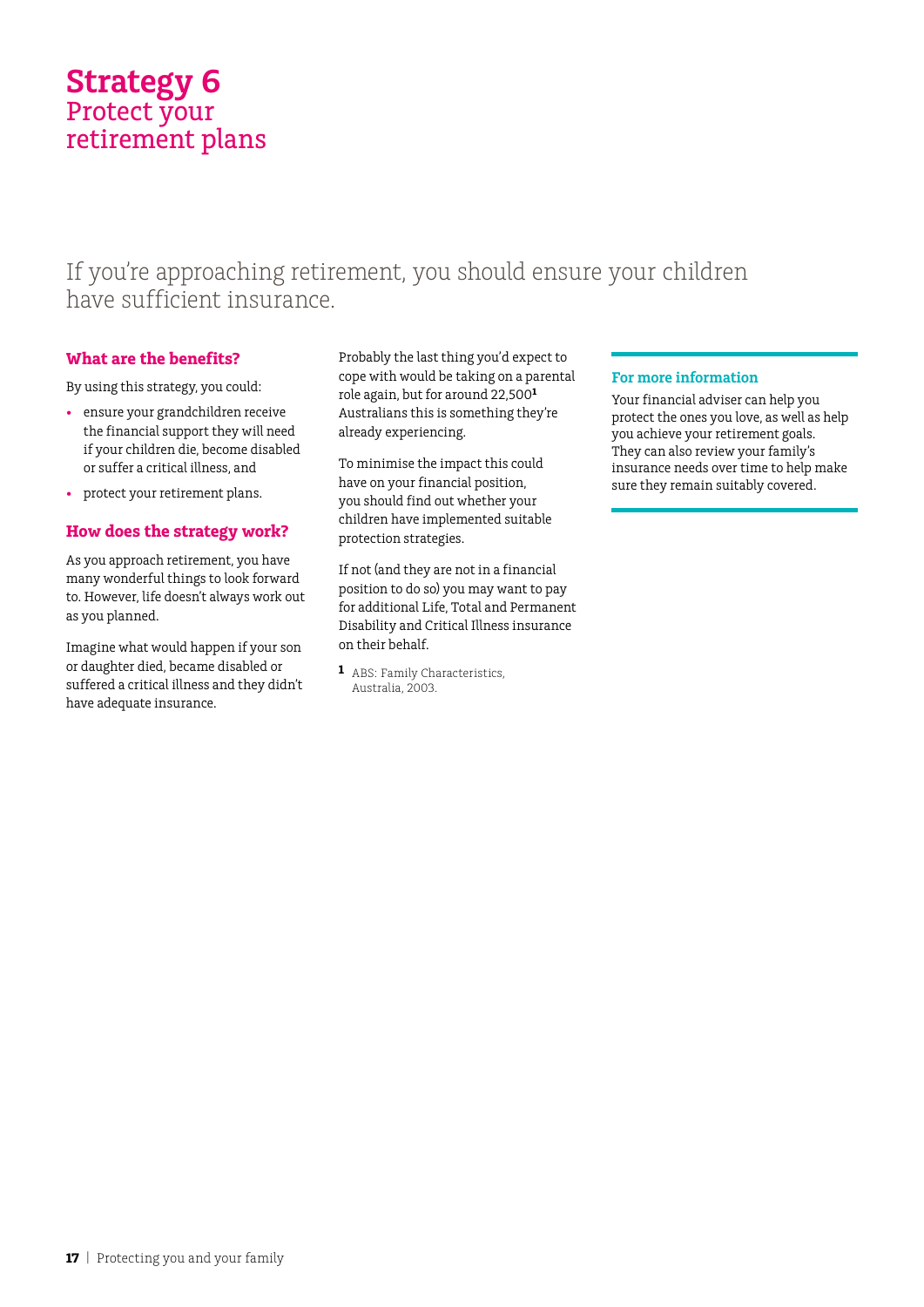### Strategy 6 Protect your retirement plans

#### **Case study**

**Harry and Judy** retired last year. After many years of hard work and planning, they had built up a sizeable nest egg and had many things to look forward to, including an extended trip around Australia.

But just as they were settling into this new stage in their lives, the unthinkable happened. Their eldest son, Simon, had a brain haemorrhage and passed away.

To make matters worse, because he was young, Simon hadn't seen the need for Life insurance and left his wife Nicole and three children without any means of financial support.

Like many caring grandparents would do, Harry and Judy decided to take Nicole and the kids into their home. But they quickly found this had a devastating impact on their financial situation.

Importantly, they were left in a position where they were unable to afford the lifestyle they'd anticipated and had to cancel their travel plans.

This situation could have been avoided if they'd talked to a financial adviser about insuring Simon. Had they done this, Nicole could have received a lump sum payment to meet her (and the kids') ongoing expenses and not become a financial burden for Harry and Judy.

**Note:** This case study highlights the importance of speaking to a financial adviser about your children's insurance needs. A financial adviser can also address a range of potential issues and identify other suitable protection strategies—see Tips and traps.

- When deciding how much insurance your adult children may need, they should consider how much money would be required to:
	- –clear their debts (see Strategy 2)
	- –provide an ongoing income to meet living expenses (see Strategy 3), and
	- –cover a range of medical, childcare and housekeeping costs (see Strategy 4).
- If you pay for insurance taken out on the life of your children, you may want to own the policy. This will ensure you have complete control over any proceeds paid in the event of their death, total and permanent disability or critical illness.
- It may be more cost-effective over the longer term if the policy owner elects to pay level rather than stepped premiums (see Strategy 8).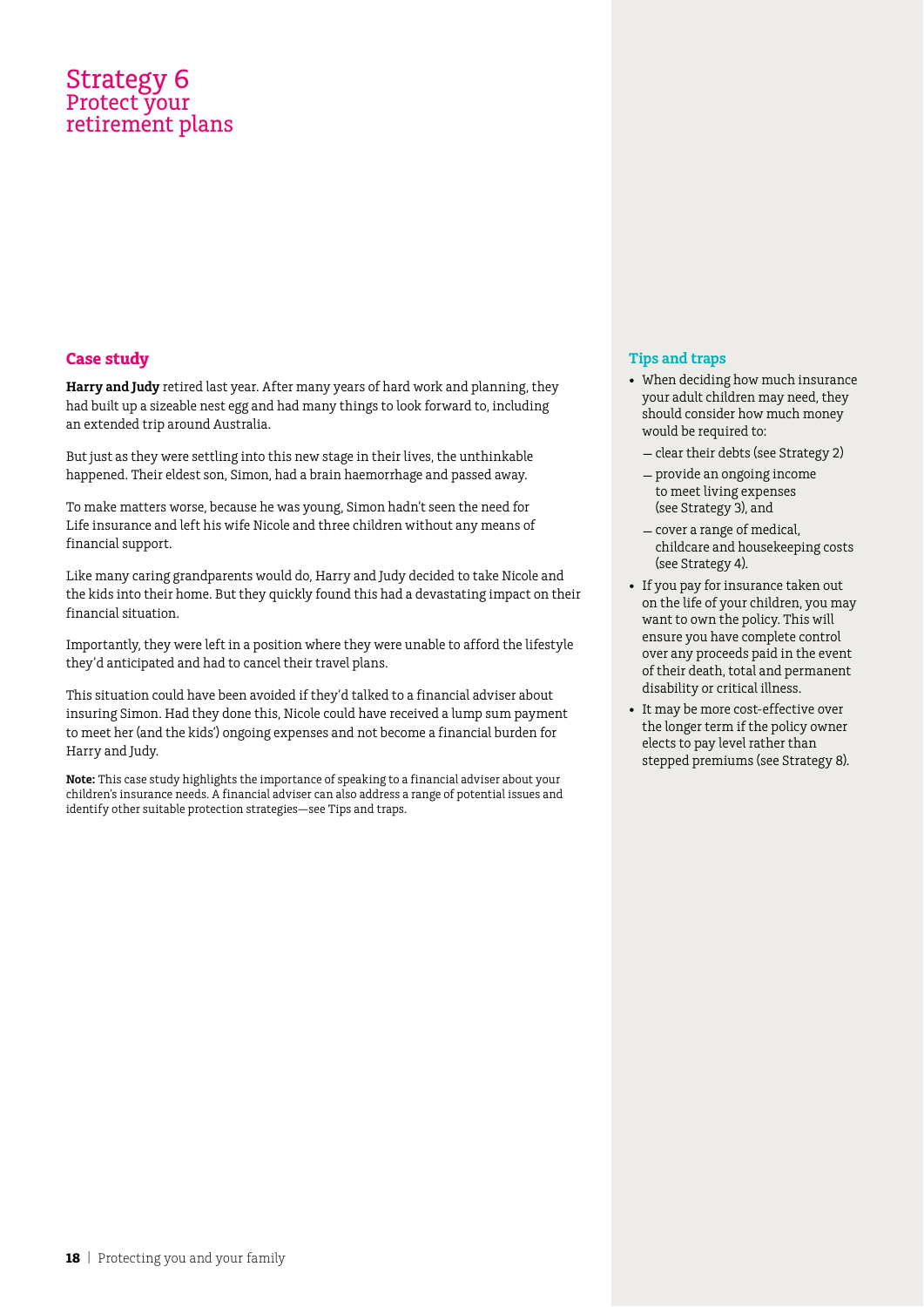### **Strategy 7** Purchase Life and TPD insurance tax-effectively

If you want to protect yourself and your family tax-effectively, you may want to take out life and total and permanent disability (TPD) insurance in a super fund rather than outside super.

#### **What are the benefits?**

By using this strategy, you could:

- • reduce the premium costs, and
- enable certain beneficiaries to receive the death or TPD benefit as a tax-effective income stream.

#### **How does the strategy work?**

If you buy life and TPD insurances in a super fund, you may be able to take advantage of a range of upfront tax concessions generally not available when insuring outside super. For example:

- If you're eligible to make salary **sacrifice contributions,** you may be able to purchase insurance through a super fund with pre-tax dollars (see case study).
- • **If you earn less than \$49,4881 pa and you make personal after-tax super contributions,** you may be eligible to receive a Government co-contribution (see Glossary) that could help you cover the cost of future insurance premiums.
- If you make super contributions on **behalf of a spouse on a low‑income,**  you may be able to claim a tax offset of up to \$540 pa (see Glossary) that could be put towards insurance premiums for you or your spouse.
- If you earn less than 10% of your **income<sup>2</sup> from eligible employment (eg you're self‑employed or not employed),** you can generally claim your super contributions as a tax deduction—regardless of whether they are used in the fund to purchase investments or insurance.

These tax concessions can make it cheaper to insure through a super fund. This will usually also be the case if the sum insured is increased to make a provision for any lump sum tax that is payable on TPD and death benefits in certain circumstances (see FAQs on pages 25 and 28).

Another benefit of insuring in super is that you (or certain eligible dependants) have the option to receive the TPD (or death) benefit as an income stream, rather than a lump sum payment. Where this is done:

- • because lump sum tax won't be payable when the income stream is commenced, there is no need to increase the sum insured, and
- the income payments will be concessionally taxed (see FAQs on pages 25 and 28).

However, receiving the insurance proceeds as an income stream will generally not be suitable if the money is required as a lump sum to clear debts (see Strategy 2) or meet any other one-off financial commitments.

**Note:** Any contributions made to a super fund including contributions made to cover the cost of insurance premiums, will count towards the contribution caps. If these caps are exceeded an excess contribution tax will be payable.

- **1** Includes assessable income, reportable fringe benefits and reportable employer super contributions (of which at least 10% must be from eligible employment or carrying on a business).
- **2** Includes assessable income, reportable fringe benefits, reportable employer super contributions and less business deductions.

#### **For more information**

A financial adviser can help you determine whether you could benefit from insuring in super. They can also review your insurance needs over time to help make sure you remain suitably covered.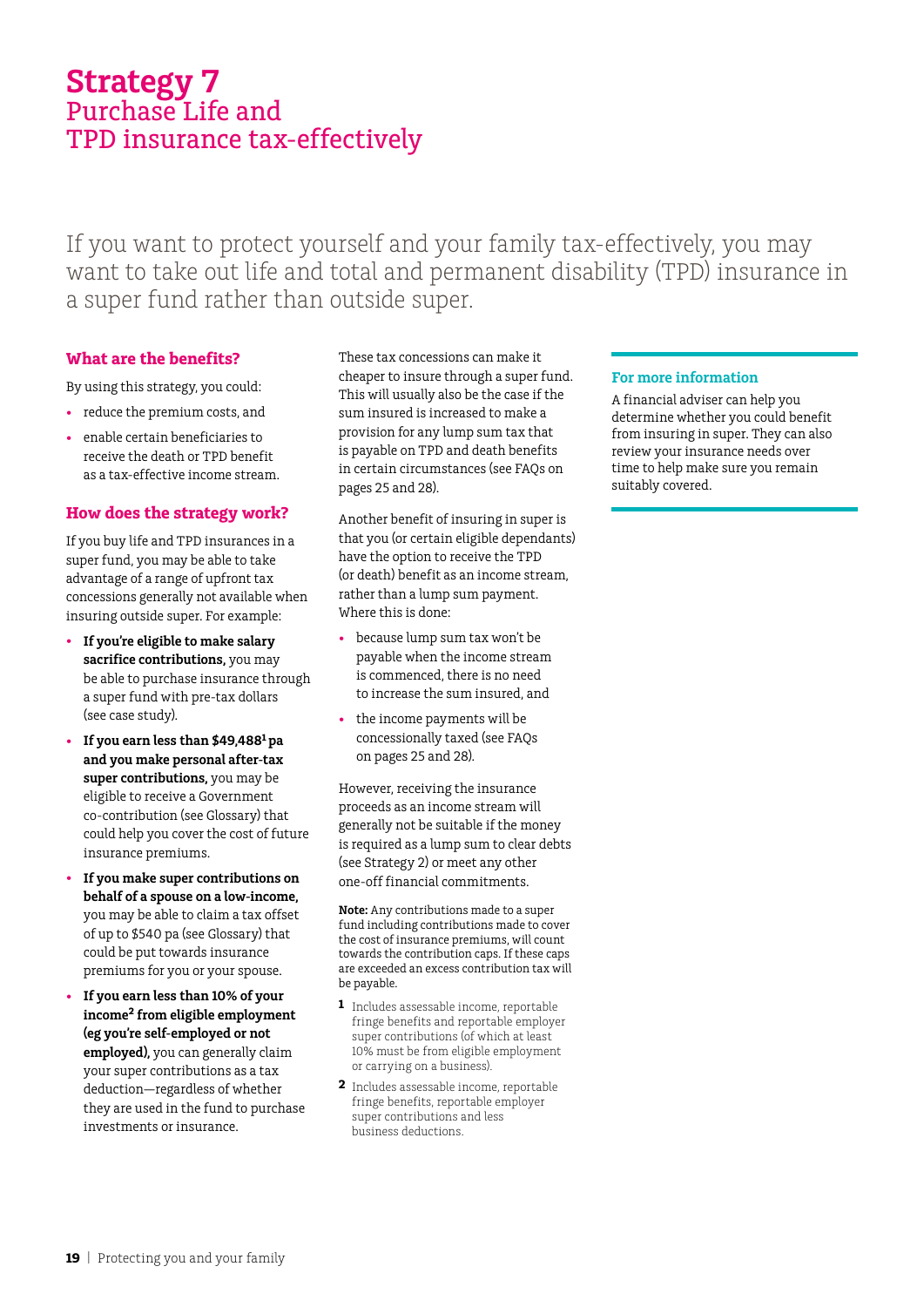### Strategy 7 Purchase Life and TPD insurance tax-effectively

#### **Case study**

**Jack, aged 44, is married to Claire, aged 41**. Claire is taking a break from the workforce while she looks after their young children. Jack works full-time, earns a salary of \$100,000 pa and they have a mortgage.

After assessing their goals and financial situation, their adviser recommends Jack take out \$700,000 in Life insurance so Claire can pay off their debts (see Strategy 2) and replace his income (see Strategy 3) if he dies. The premium for this insurance is \$805 in year one.

Their adviser also explains it will be more cost-effective if he takes out the insurance in super. This is because if he arranges with his employer to sacrifice \$805 of his salary into his super fund, he'll be able to pay the premiums with pre-tax dollars**3**.

Conversely, if he purchases the cover outside super:

- he'll need to pay the premium of \$805 from his after-tax salary, and
- after taking into account his marginal rate of 39%<sup>4</sup>, the pre-tax cost would be \$1,319 (ie \$1,319 less tax at 39% [\$514] equals \$805).

By insuring in super he could make a pre-tax saving of \$514 on the first year's premium and an after-tax saving of \$314, after taking into account his marginal rate of 39%.

|                                               | Insurance purchased<br>outside super (with<br>after-tax salary) | Insurance purchased<br>within super (via<br>salary sacrifice) |
|-----------------------------------------------|-----------------------------------------------------------------|---------------------------------------------------------------|
| Premium                                       | \$805                                                           | \$805                                                         |
| Plus tax at marginal rate of 39% <sup>4</sup> | \$514                                                           | N/A                                                           |
| Pre-tax salary received or sacrificed \$1,319 |                                                                 | \$805                                                         |
| Pre-tax saving                                | N/A                                                             | \$514                                                         |
| After-tax saving                              | N/A                                                             | \$314                                                         |

Let's now assume he continues this cover for 20 years and the amount of insurance increases by 5% pa, to ensure the benefit payable keeps pace with inflation. Over this period, the after-tax savings could amount to \$35,950 (in today's dollars on stepped premiums). So insuring in super could be significantly cheaper over a long time period.

**Insurance assumptions:** Age 44, non-smoker, \$700,000 in Life insurance cover increased by 5% each year. Based on MLC Limited's standard premium rates as at 23 June 2014. Includes a policy fee.

**Note:** This case study highlights the importance of speaking to a financial adviser about the benefits of taking out insurance in a super fund. A financial adviser can also address a range of potential issues and identify other suitable protection strategies – see Tips and traps.

- **3** Because super funds generally receive a tax deduction for death and disability premiums, no tax is deducted from the salary sacrifice super contributions (see FAQ's on page 26). If an individual earns \$300,000 or more, they will pay an additional 15% tax on concessional super contributions and incur an additional 15% tax on their concessional contributions (see Glossary).
- **4** Includes Medicare levy.
- **20** | Protecting you and your family

- • Insurance cover purchased through a super fund is owned by the fund Trustee, who is responsible for paying benefits subject to relevant legislation and the fund rules (see 'Restrictions on non-death benefits' in the Glossary). When insuring in super, you should be clear on the powers and obligations of the relevant Trustee when paying benefits.
- • When making contributions to fund insurance premiums in a super fund, you should take into account the cap on concessional and non-concessional contributions (see Glossary).
- When insuring in super, you can usually arrange to have the premiums deducted from your account balance without making additional contributions to cover the cost. This could enable you to get the cover you need without reducing your cashflow.
- • While Critical Illness insurance is generally not available within super, it is possible to purchase Income Protection (or Salary Continuance) insurance in super with a choice of benefit payment periods up to age 65. To find out more about the tax implications, see FAQs on page 28.
- It may be more cost-effective over the longer term if you pay level premiums, rather than stepped premiums that increase each year with age (see Strategy 8).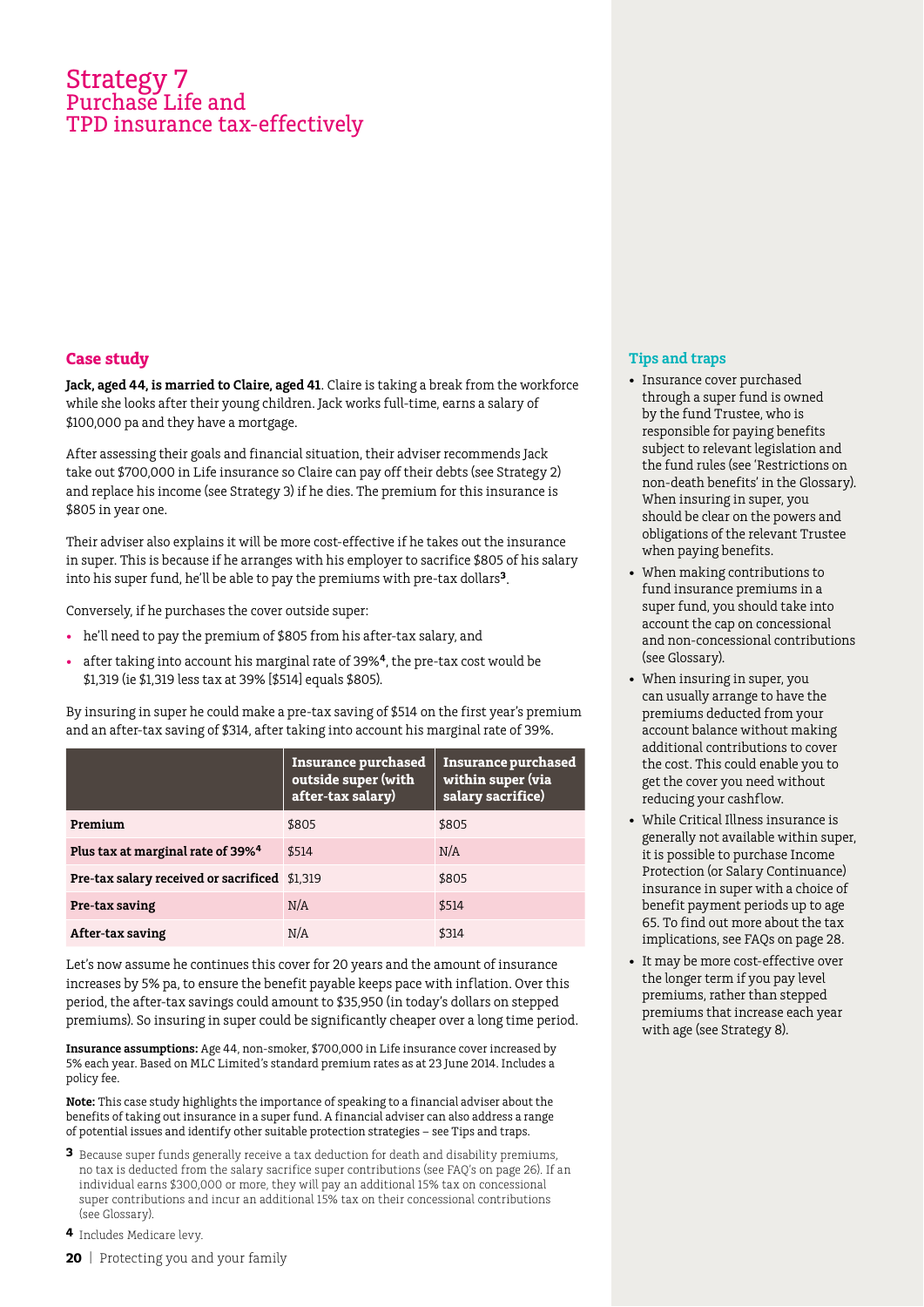## **Strategy 8** Reduce the long-term cost of your insurance

### When taking out insurance to protect you or your family, you should consider paying level rather than stepped premiums.

#### **What are the benefits?**

By using this strategy, you could:

- • pay a lower average premium over the life of the policy, and
- make your cover more affordable at a time when you need it most.

#### **How does the strategy work?**

When you take out insurance within or outside super, there are generally two ways you can pay your premiums.

You can opt for a **stepped premium** that is calculated each year in line with your age.

Or you can choose a **level premium** that is calculated each year based on your age when the cover commenced.

Level premiums are usually higher than stepped premiums at the start (as the graph below reveals).

#### **Level vs stepped premiums**



**Insurance assumptions:** Age 44, male, non-smoker, \$700,000 in Life insurance Cover increased by 5% each year. Based on MLC Limited's standard premium rates as at 23 June 2014 and excludes policy fee . Please refer to the relevant disclosure document.

However, over time, as stepped premiums increase, level premiums could end up cheaper—often at the stage in life when you need the cover most.

The premium savings in the later years could also make up for the additional payments in the earlier years, saving you money over the life of the policy.

The case study on the opposite page provides an example of the long-term savings that choosing level premiums could provide.

**Note:** Choosing a level premium does not mean your premiums are guaranteed or will not change in the future. Level premium rates may increase due to rate increases, CPI increases and policy fee increases. However, unlike stepped premiums, level premiums (excluding CPI and the policy fee) don't go up by age-related increases.

#### **For more information**

To find out whether you could benefit from paying level premiums, you should seek financial advice. A financial adviser can also help you determine the types and amounts of insurance you require and can review your needs over time to help make sure you remain suitably covered.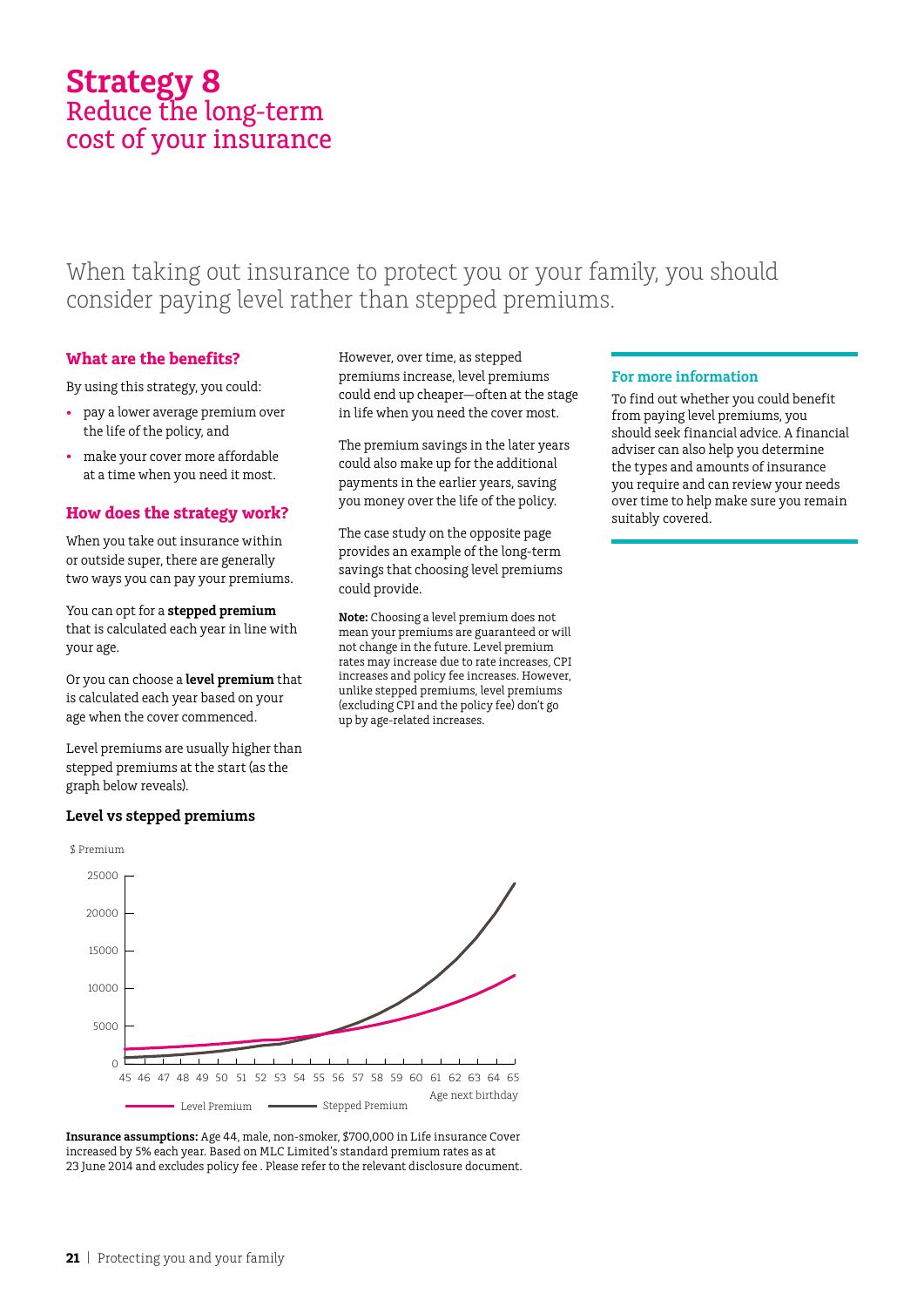### Strategy 8 Reduce the long-term cost of your insurance

#### **Case study**

**Jack and Claire** (from Strategy 7) have spoken to a financial adviser about their insurance needs.

After assessing their goals and financial situation, their adviser has recommended Jack take out \$700,000 of Life insurance in his super fund, where he could make an after-tax saving of \$314 on the first year's premium and \$35,950 over a 20 year period.

Their adviser also explains it will be even more cost-effective over the longer term if Jack pays level rather than stepped premiums. This is because, over the next 20 years, he'll pay level premiums totalling \$103,429 compared to a total of \$141,373 if he chooses stepped premiums.

Level premiums could therefore save Jack a total of \$37,944 over the next 20 years (or \$28,152 in today's dollars**<sup>1</sup>** ). This is in addition to the savings he could make by holding the insurance in super.

However, if Jack only needed insurance for a shorter time period (eg five years), it may be more cost-effective if he opts for stepped rather than level premiums.

|                                          | Level<br>premiums | Stepped<br>premiums | <b>Difference</b> |
|------------------------------------------|-------------------|---------------------|-------------------|
| Total premiums over 20 years             | \$103.429         | \$141,373           | \$37.944          |
| Saving (in today's dollars) <sup>1</sup> |                   |                     | \$28,152          |

Furthermore, if Jack pays level premiums, the cost in year 20 (for example) will be \$11,748 compared to \$23,980 with stepped premiums. In other words, level premiums could be significantly lower in the later years, when the cover is needed most.

**Insurance assumptions:** Age 44, male, non-smoker, \$700,000 in Life insurance Cover increased by 5% each year. Based on MLC Limited's standard premium rates as at 23 June 2014 and includes a policy fee. Please refer to the relevant disclosure document.

**Note:** This case study highlights the importance of speaking to a financial adviser about the best premium payment option when taking out insurance. A financial adviser can also address a range of potential issues and identify other suitable protection strategies—see Tips and traps.

**1** Assumes an inflation rate of 3% pa.

- • You may want to take out part of your insurance using stepped premiums and use level premiums for the rest. This way, the premium in the earlier years will be lower than if you opt entirely for level premiums. Over time, you could then reduce your stepped premium cover as you build up more assets and potentially need less insurance. As a result, you could end up paying level premiums on most (if not all) of your insurance in the later years, and benefit from the lower premium costs associated with level premiums at that time.
- The earlier you lock in the level premium, the greater the potential long-term savings. This is because level premiums are based on your age when the policy commences and are generally lower if you take out the cover at a younger age. However, as you approach age 65, the difference between the two premium structures diminishes for new policies.
- • Level premiums could make budgeting easier, because you have a greater degree of certainty regarding what your insurance is going to cost when compared to stepped premiums.
- The maximum age you can start a policy with level premiums is generally lower than for stepped premiums.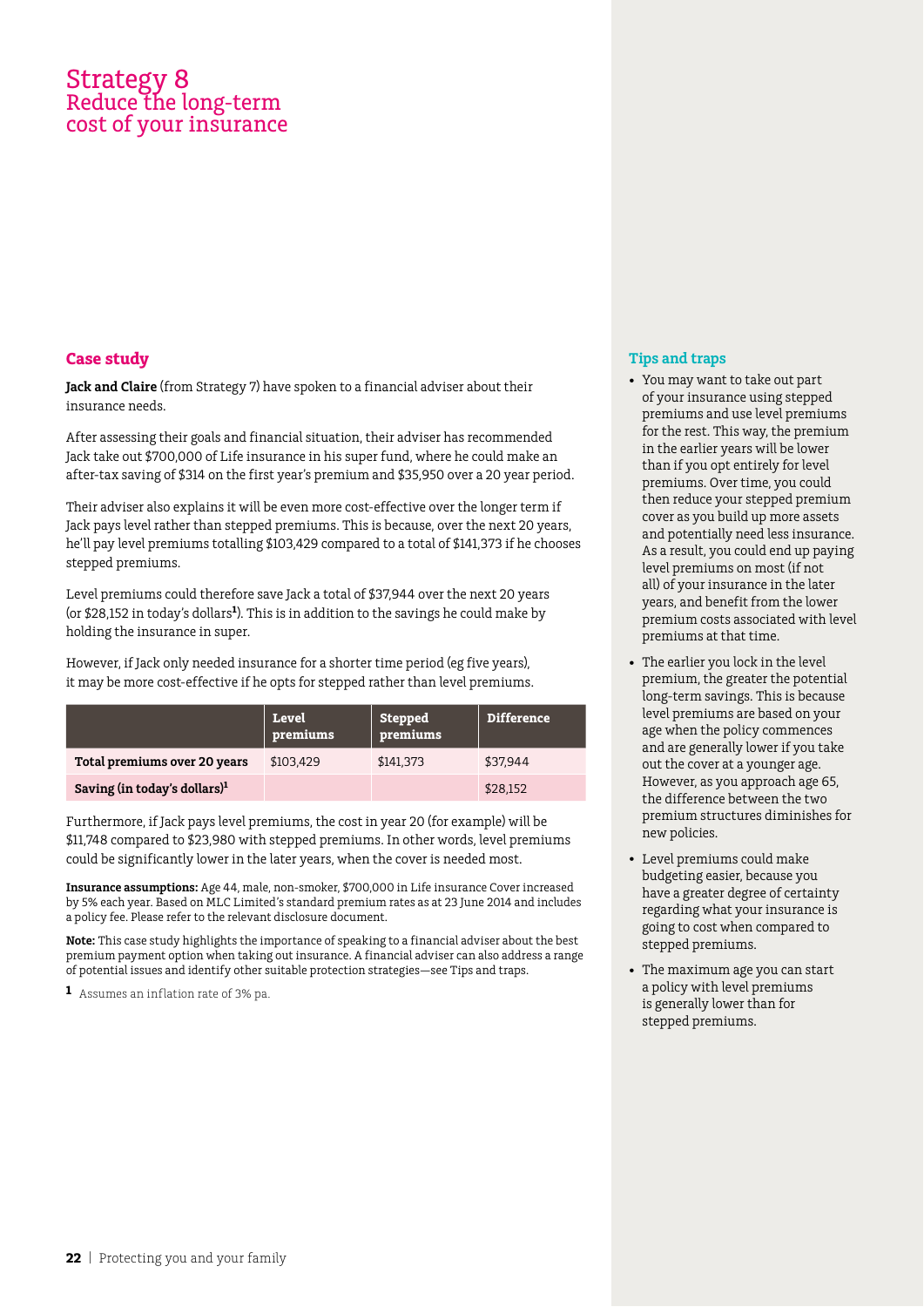## **One Minute Insurance Check**

### Complete the One Minute Insurance Check below to help assess your personal insurance needs.

Would your current insurance, including those within super funds, be enough to pay off your debts (eg mortgage, car loan, credit card) and keep your family comfortable for the rest of their lives?

| Yes    |
|--------|
| No     |
| Unsure |

If something unexpected happened to your partner, could you afford a housekeeper or nanny to look after any children?

| Yes    |
|--------|
| No     |
| Unsure |
| N/A    |

If you were unable to work for three months, or longer, because of an accident or illness, could you meet your lifestyle expenses (eg loan repayments, rent, food, education, clothing, entertainment) without a regular income?



Are you aware it could be more tax-effective to buy insurance in a super fund?



Are you aware that choosing to pay level rather than stepped premiums could reduce the cost of insurance over the long term?

| Yes    |
|--------|
| Νo     |
| Unsure |

 $\overline{\phantom{a}}$ 

#### Want some help?

If you answered no or unsure to any of these questions, it could be time you considered talking to an expert about protecting you and your family.

If you do not have an adviser, contact MLC on **132 652** or go to **mlc.com.au**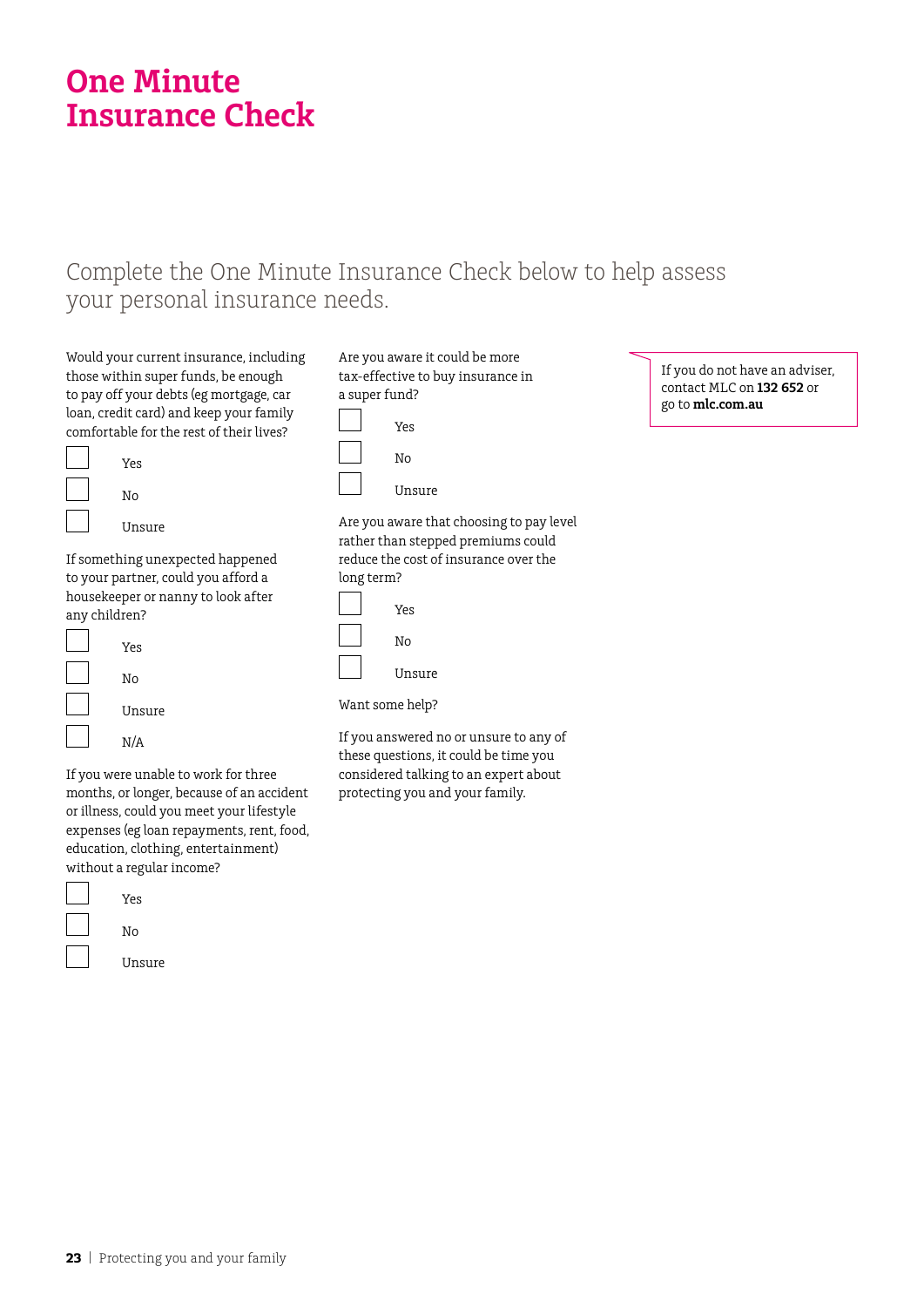## **Keep your insurance going in tough times**

During tough economic times, you may look for ways to cut your expenses. However, when reviewing your budget, insurance should be one of the last items examined.

If the unthinkable were to happen and you didn't have adequate insurance, the financial impact on you and your family could be quite dramatic.

Regardless of whether you're feeling the squeeze right now or looking for ways to reduce your expenses, there are a number of ways many of us could make personal insurance cover more affordable.

#### **Buy your insurance in super**

If you buy your insurance through a super fund, you may be able to take advantage of a range of tax concessions generally not available when insuring outside super (see Strategy 7).

Alternatively, you could arrange to have your premiums deducted from your existing superannuation account balance without making additional contributions to cover the cost.

This could make your insurance affordable if you don't have sufficient cashflow to fund the premiums.

The trade-off with this option is that you will use up some of the money that could otherwise meet your living expenses in retirement.

While this could impact your lifestyle when you retire, think of what could happen to your family's lifestyle in the interim if the worst were to happen.

Without insurance, your family could run down your savings very quickly and face financial difficulty well before your intended retirement date.

#### **Pay level premiums**

If you elect to pay level rather than stepped premiums, you could reduce the long-term cost of your insurance considerably (see Strategy 8). This is because, over time, level premiums could end up cheaper, often at a stage in life when you need the cover the most.

#### **Pay your premiums annually**

In some cases, you may be eligible for a discount if you pay your premiums annually, rather than monthly.

#### **Consolidate your insurances**

Holding all your personal insurances in the one policy could enable you to save on fees. Fee savings could also be made by consolidating the insurances held by yourself, your spouse and other family members (in some cases) into the one policy.

#### **Choose a longer waiting period and shorter benefit payment period for Income Protection**

Most Income Protection insurance policies enable you to choose how long you will need to wait before the insurance benefit will start to be paid and how long it will be paid for. Choosing a longer waiting period and a shorter benefit payment period could reduce your premiums, in some cases significantly.

#### **Reduce the sum insured**

As a last resort, you could consider insuring yourself for a lower amount. If something were to happen to you, this would clearly be a better option than cancelling your insurance completely.

But you also need to keep in mind that reducing the sum insured could leave you (or your family) without sufficient money to meet your financial goals should the unthinkable happen.

#### **For more information**

To find out how you could make your premiums more affordable, we recommend you speak to a financial adviser.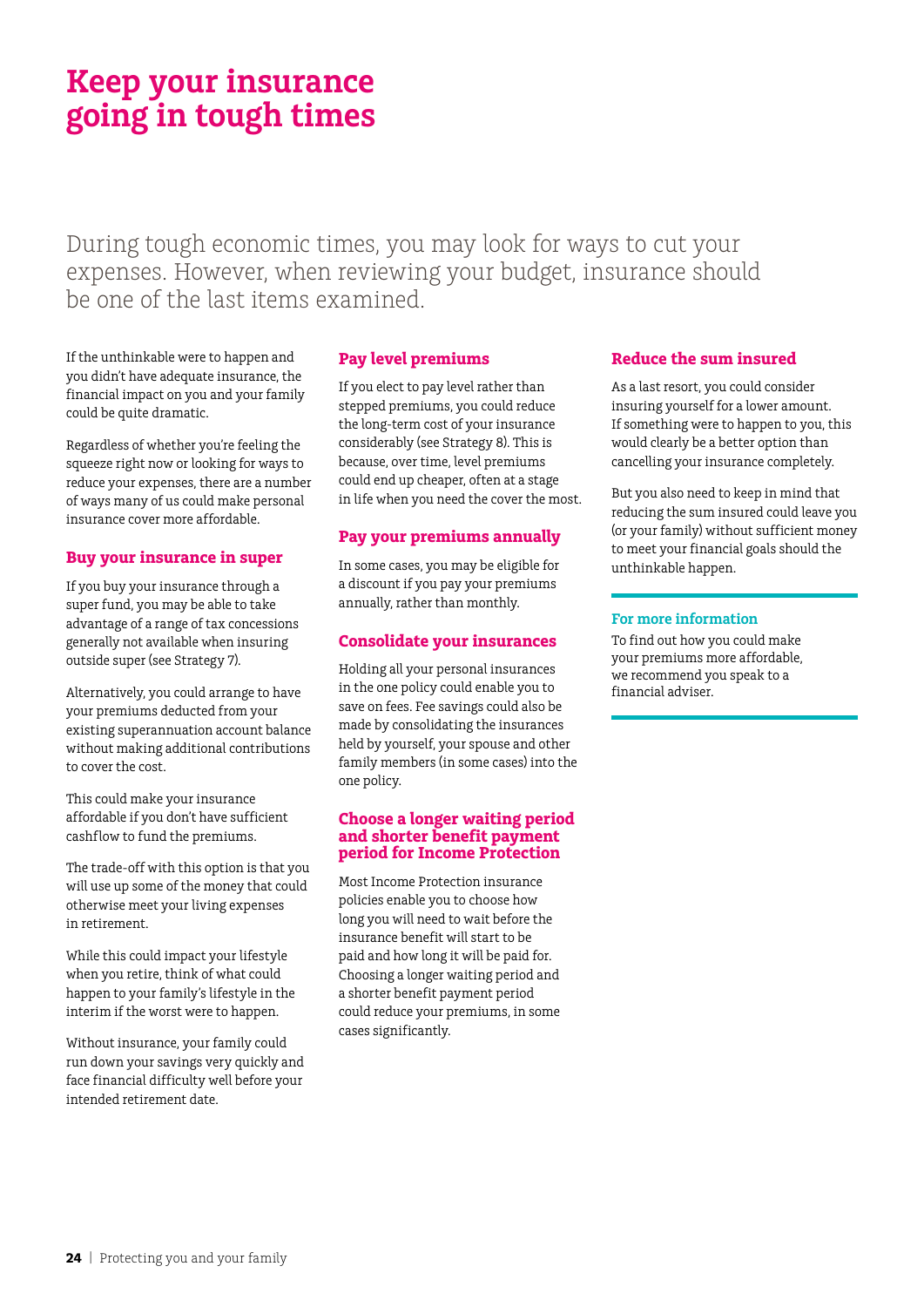In this section, we summarise the taxation treatment of different types of insurance. The tax implications can vary, depending on the reason the insurance is purchased and the person (or the entity) that owns the policy.

#### **What are the tax implications of Life insurance?**

| Scenario                                                                                                                                       | <b>What tax concessions</b><br>are available?                                                                                                                                                                                                                                                                                                                                                                                                                                                                                                                                         | Are the benefits assessed as income?                                                                                                                                                                                                                                                                                                                                                                                                                                                                                                                                                                                                                                                                                                                                                                                                                                                                                                                                                                                                                                                     | <b>Are the benefits</b><br>subject to Capital<br><b>Gains Tax?</b>                                                               |
|------------------------------------------------------------------------------------------------------------------------------------------------|---------------------------------------------------------------------------------------------------------------------------------------------------------------------------------------------------------------------------------------------------------------------------------------------------------------------------------------------------------------------------------------------------------------------------------------------------------------------------------------------------------------------------------------------------------------------------------------|------------------------------------------------------------------------------------------------------------------------------------------------------------------------------------------------------------------------------------------------------------------------------------------------------------------------------------------------------------------------------------------------------------------------------------------------------------------------------------------------------------------------------------------------------------------------------------------------------------------------------------------------------------------------------------------------------------------------------------------------------------------------------------------------------------------------------------------------------------------------------------------------------------------------------------------------------------------------------------------------------------------------------------------------------------------------------------------|----------------------------------------------------------------------------------------------------------------------------------|
| Where an individual owns<br>the policy on their own life<br>and the premiums are paid<br>by the individual for personal<br>protection purposes | None                                                                                                                                                                                                                                                                                                                                                                                                                                                                                                                                                                                  | N <sub>o</sub>                                                                                                                                                                                                                                                                                                                                                                                                                                                                                                                                                                                                                                                                                                                                                                                                                                                                                                                                                                                                                                                                           | No, unless the recipient<br>is not the original<br>beneficial owner and<br>acquired the policy<br>for consideration <sup>1</sup> |
| Where an individual owns<br>the policy on their own life<br>and the premiums are paid<br>by the individual's employer                          | The employer may be able<br>to claim the premiums and<br>related fringe benefits tax<br>(FBT) <sup>2</sup> as a tax deduction.                                                                                                                                                                                                                                                                                                                                                                                                                                                        | N <sub>o</sub>                                                                                                                                                                                                                                                                                                                                                                                                                                                                                                                                                                                                                                                                                                                                                                                                                                                                                                                                                                                                                                                                           | (No as above)                                                                                                                    |
| Where the Trustee of a<br>superannuation fund owns<br>a policy on the life of a<br>fund member                                                 | The Trustee may be able<br>to claim the premium as a<br>tax deduction. At the fund<br>member level:<br>• Self-employed <sup>4</sup> and other<br>eligible people can claim<br>their personal super<br>contributions as a tax<br>deduction.<br>• Employees can arrange<br>to make pre-tax<br>(salary sacrifice) super<br>contributions.<br>• Certain members may be<br>eligible for Government<br>co-contributions<br>(see page 29).<br>Note: Super contributions<br>will count towards the<br>member's concessional or<br>non-concessional contribution<br>cap (see pages 29 and 30). | If paid as a lump sum:<br>• Dependants for tax purposes <sup>5</sup> can receive<br>unlimited tax-free amounts.<br>• Non-dependants will pay tax as follows:<br>- no tax is payable on the tax<br>free component<br>- the taxed element of the taxable<br>component is taxed at up to 17% <sup>6</sup><br>- the untaxed element of the taxable<br>component is taxed at up to 32% <sup>6</sup> .<br>If paid as an income stream, the income<br>payments will be tax-free if the deceased (or<br>the recipient) is aged 60 or over. Otherwise,<br>the income payments less any tax free<br>component will be taxable at the recipient's<br>marginal rate (less a 15% pension tax offset)<br>until they reach age 60.<br>Note: Only certain dependants are able to<br>receive a death benefit as an income stream.<br>These include a spouse, children under age<br>18, financially dependent children aged<br>between 18 and 25, other financial dependants<br>(excluding children), disabled children and<br>people in an interdependency relationship<br>with the deceased fund member. | No                                                                                                                               |

**Note:** This taxation information is based on our understanding of current legislation and Australian Taxation Office practice as at 1 July 2014. Our comments are general only. The taxation treatment may vary according to your individual circumstances and may not apply in all cases. You should therefore seek professional advice regarding your own taxation position from a registered tax agent or registered tax (financial) adviser before relying on this information to satisfy your liabilities, obligations or claim entitlements that arise, or could arise, under taxation law.

.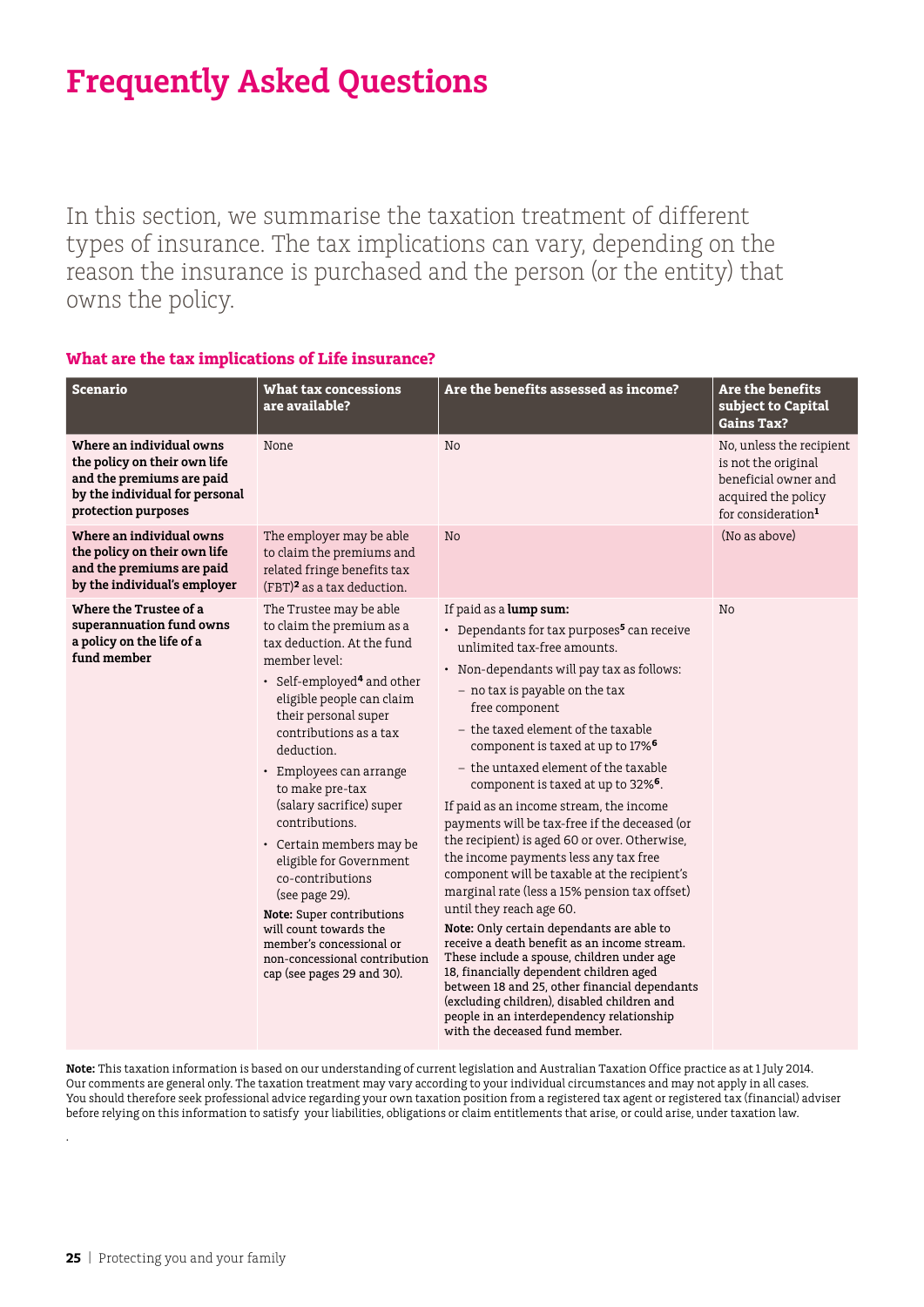#### **What are the tax implications of Total and Permanent Disability (TPD) insurance?**

| <b>Scenario</b>                                                                                                                                   | What tax concessions are available?                                                                                                                                                                                                                                                                                                                                                                                                                                                                                                                                                                                                                                                                                                                                                                               | <b>Are the benefits</b><br>assessed as income?                                                                                                                                                                                                                                                                                                                                                                                                                                                                                                                                                                               | Are the benefits<br>subject to Capital<br><b>Gains Tax?</b>                                                                                      |
|---------------------------------------------------------------------------------------------------------------------------------------------------|-------------------------------------------------------------------------------------------------------------------------------------------------------------------------------------------------------------------------------------------------------------------------------------------------------------------------------------------------------------------------------------------------------------------------------------------------------------------------------------------------------------------------------------------------------------------------------------------------------------------------------------------------------------------------------------------------------------------------------------------------------------------------------------------------------------------|------------------------------------------------------------------------------------------------------------------------------------------------------------------------------------------------------------------------------------------------------------------------------------------------------------------------------------------------------------------------------------------------------------------------------------------------------------------------------------------------------------------------------------------------------------------------------------------------------------------------------|--------------------------------------------------------------------------------------------------------------------------------------------------|
| Where an individual<br>owns the policy on<br>their own life and the<br>premiums are paid by the<br>individual for personal<br>protection purposes | None                                                                                                                                                                                                                                                                                                                                                                                                                                                                                                                                                                                                                                                                                                                                                                                                              | No                                                                                                                                                                                                                                                                                                                                                                                                                                                                                                                                                                                                                           | No, so long as the person<br>receiving the insurance<br>benefit is the life insured<br>or a defined relative <sup>7</sup><br>of the life insured |
| Where an individual<br>owns the policy on<br>their own life and the<br>premiums are paid by<br>the individual's employer                          | The employer may be able to claim the<br>premiums and related fringe benefits tax<br>(FBT) <sup>2</sup> as a tax deduction.                                                                                                                                                                                                                                                                                                                                                                                                                                                                                                                                                                                                                                                                                       | N <sub>o</sub>                                                                                                                                                                                                                                                                                                                                                                                                                                                                                                                                                                                                               | (No as above)                                                                                                                                    |
| Where the Trustee of a<br>superannuation fund<br>owns a policy on the<br>life of a fund member                                                    | The Trustee may be able to claim a portion<br>of the premium as a tax deduction.<br>In some cases, a deduction of 100%<br>of the premium may be available to the<br>trustee. The portion that is deductible<br>will depend on the terms of the policy<br>and the application of the relevant<br>taxation law. <sup>3</sup><br>At the fund member level:<br>• Self-employed <sup>4</sup> and other eligible<br>people can claim their personal super<br>contributions as a tax deduction.<br>• Employees can arrange to make pre-tax<br>(salary sacrifice) super contributions.<br>• Certain members may be eligible<br>for Government co-contributions<br>(see Glossary).<br>Note: Super contributions will count<br>towards the member's concessional or<br>non-concessional contribution cap<br>(see Glossary). | If paid as a <b>lump sum</b> :<br>$\cdot$ No tax is payable on the tax<br>free component.<br>• The taxable component is:<br>- taxed at 22% <sup>6</sup> if under age 55<br>- taxed at 17% <sup>6</sup> on amounts above<br>\$185,000 <sup>8</sup> if aged 55 to 59<br>- tax-free if aged 60 or over.<br>If paid as an income stream, the<br>income payments will be tax-free<br>if the disabled fund member is<br>aged 60 or over. Otherwise, the<br>income payments less any tax<br>free component will be taxable<br>at the disabled member's marginal<br>rate (less a 15% pension tax offset)<br>until they reach age 60. | No                                                                                                                                               |

- **1** Consideration may be monetary or otherwise but does not include paid on the policy. You should therefore seek professional advice regarding your own position.
- **2** FBT of 47% (increasing to 49% from 1 April 2015 until 31 March 2017) is payable on the taxable value of the premiums.
- **3** The government has banned the provision of own occupation insurance in all superannuation funds from 1 July 2014. Policies held at that date can continue to be owned by the super trustee.
- **4** To qualify as self-employed for this purpose, you must earn less than 10% of your assessable income, reportable fringe benefits and reportable employer super contributions from eligible employment.
- **5** Includes a spouse (legally married or de facto including same sex), a former spouse, children under age 18, a financial dependant and a person in an interdependency relationship with the deceased.
- **6** Includes Medicare levy, where not paid via the deceased's estate.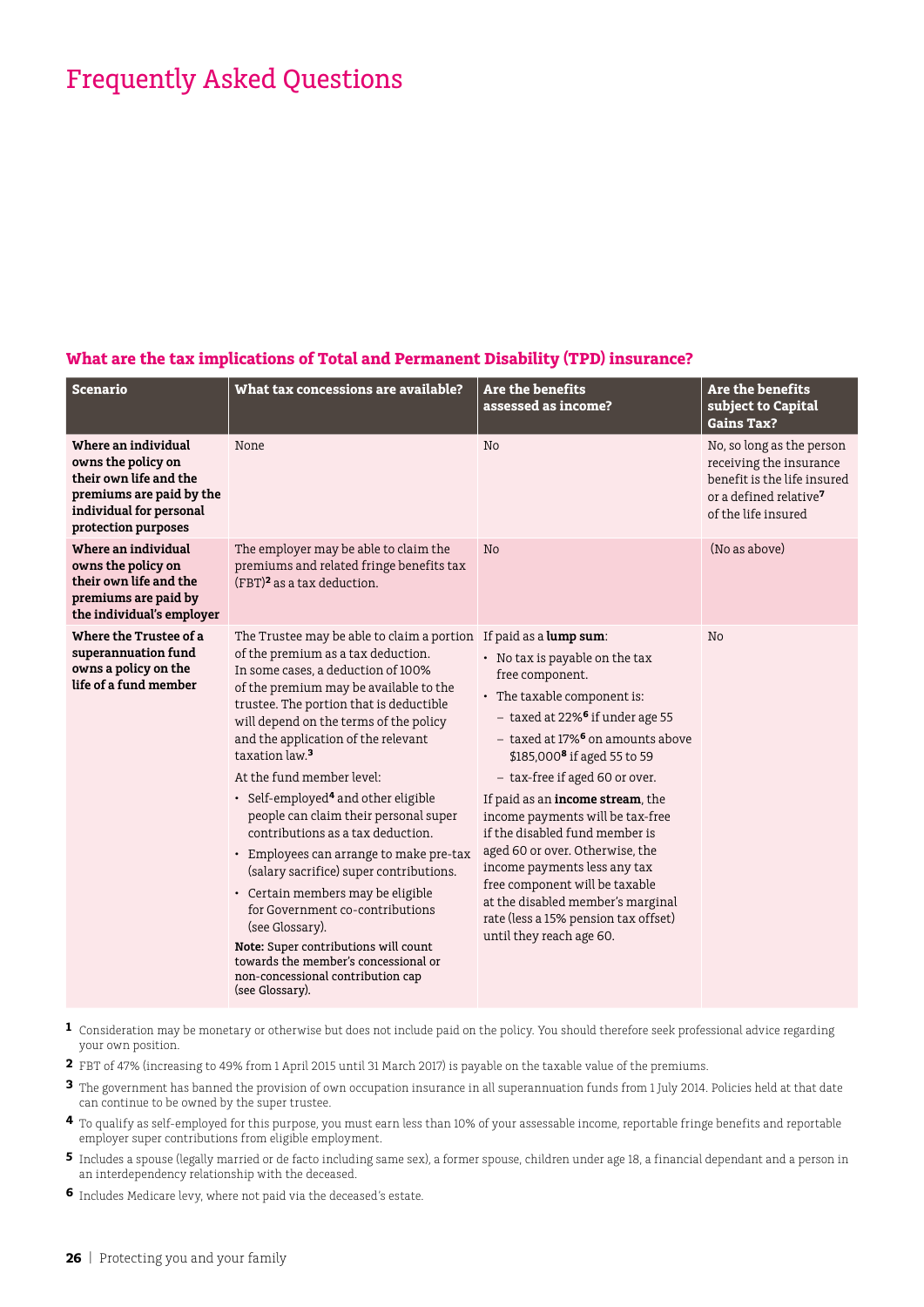#### **What are the tax implications of Critical Illness insurance (when the benefit is paid as a lump sum)?**

| <b>Scenario</b>                                                                                                                                | What tax concessions are available?                                                                                          | Are the benefits<br>assessed as income? | Are the benefits subject<br>to Capital Gains Tax?                                                                                             |
|------------------------------------------------------------------------------------------------------------------------------------------------|------------------------------------------------------------------------------------------------------------------------------|-----------------------------------------|-----------------------------------------------------------------------------------------------------------------------------------------------|
| Where an individual owns<br>the policy on their own life<br>and the premiums are paid<br>by the individual for personal<br>protection purposes | None                                                                                                                         | No                                      | No, so long as the person<br>receiving the insurance benefit<br>is the life insured or a defined<br>relative <sup>9</sup> of the life insured |
| Where an individual owns the<br>policy on their own life and<br>the premiums are paid by the<br>individual's employer                          | The employer may be able to claim the<br>premiums and related fringe benefits<br>tax (FBT) <sup>10</sup> as a tax deduction. | N <sub>o</sub>                          | (No as above)                                                                                                                                 |

**7** A defined relative includes:

a. the person's spouse, or

- b. the parent, grandparent, brother, sister, uncle, aunt, nephew, niece, lineal descendant or adopted child of that person, or of that person's spouse, or
- c. the spouse of a person referred to in paragraph (b).
- **8** Broadly this cap applies to the total of all taxable components (and post-June 1983 components prior to 1 July 2007) that are taken as cash at age 55 and over. Threshold is current for 2014/15 financial year.
- **9** A defined relative includes:
	- a. the person's spouse, or
	- b. the parent, grandparent, brother, sister, uncle, aunt, nephew, niece, lineal descendant or adopted child of that person, or of that person's spouse, or
	- c. the spouse of a person referred to in paragraph (b).

**10**FBT of 47% (increasing to 49% from 1 April 2015 until 31 March 2017) is payable on the taxable value of the premiums.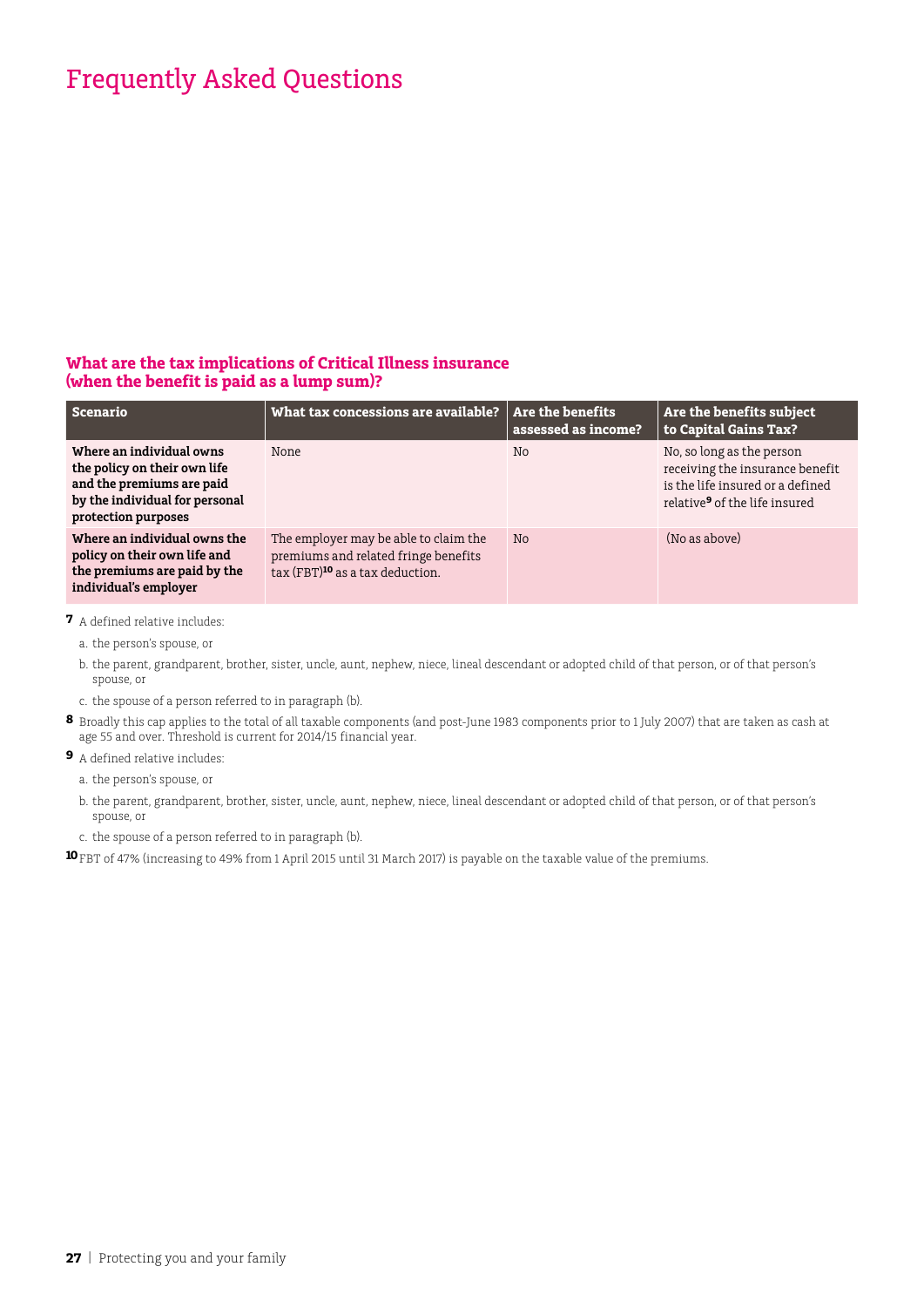#### **What are the tax implications of Income Protection insurance?**

| <b>Scenario</b>                                                                                                                                | What tax concessions are available?                                                                                                                                                                                                                                                                                                                                                                                                                                                                                                                         | <b>Are the benefits</b><br>assessed as income?         | Are the benefits<br>subject to Capital<br><b>Gains Tax?</b> |
|------------------------------------------------------------------------------------------------------------------------------------------------|-------------------------------------------------------------------------------------------------------------------------------------------------------------------------------------------------------------------------------------------------------------------------------------------------------------------------------------------------------------------------------------------------------------------------------------------------------------------------------------------------------------------------------------------------------------|--------------------------------------------------------|-------------------------------------------------------------|
| Where an individual owns<br>the policy on their own life<br>and the premiums are paid<br>by the individual for personal<br>protection purposes | The individual may be able to claim<br>the premium as a tax deduction.                                                                                                                                                                                                                                                                                                                                                                                                                                                                                      | Yes – the benefits are assessable<br>to the individual | No                                                          |
| Where an individual owns the<br>policy on their own life and<br>the premiums are paid by the<br>individual's employer                          | The employer may be able to claim<br>the premiums. <sup>11</sup>                                                                                                                                                                                                                                                                                                                                                                                                                                                                                            | Yes (as above)                                         | No                                                          |
| Where the Trustee of a<br>superannuation fund owns<br>a policy on the life of a<br>fund member                                                 | The Trustee may be able to claim the<br>premium as a tax deduction. At the fund<br>member level:<br>• Self-employed <sup>12</sup> and other eligible<br>people can claim their personal super<br>contributions as a tax deduction.<br>• Employees can arrange to make pre-tax<br>(salary sacrifice) super contributions.<br>• Certain members may be eligible<br>for Government co-contributions<br>(see Glossary).<br>Note: Super contributions will count<br>towards the member's concessional<br>or non-concessional contribution cap<br>(see Glossary). | Yes (as above)                                         | No                                                          |

**11** Fringe Benefits Tax is not payable, as the premiums are 'otherwise deductible' to the employee.

**12**To qualify as self-employed for this purpose, you must earn less than 10% of your assessable income, reportable fringe benefits and reportable employer super contributions from eligible employment.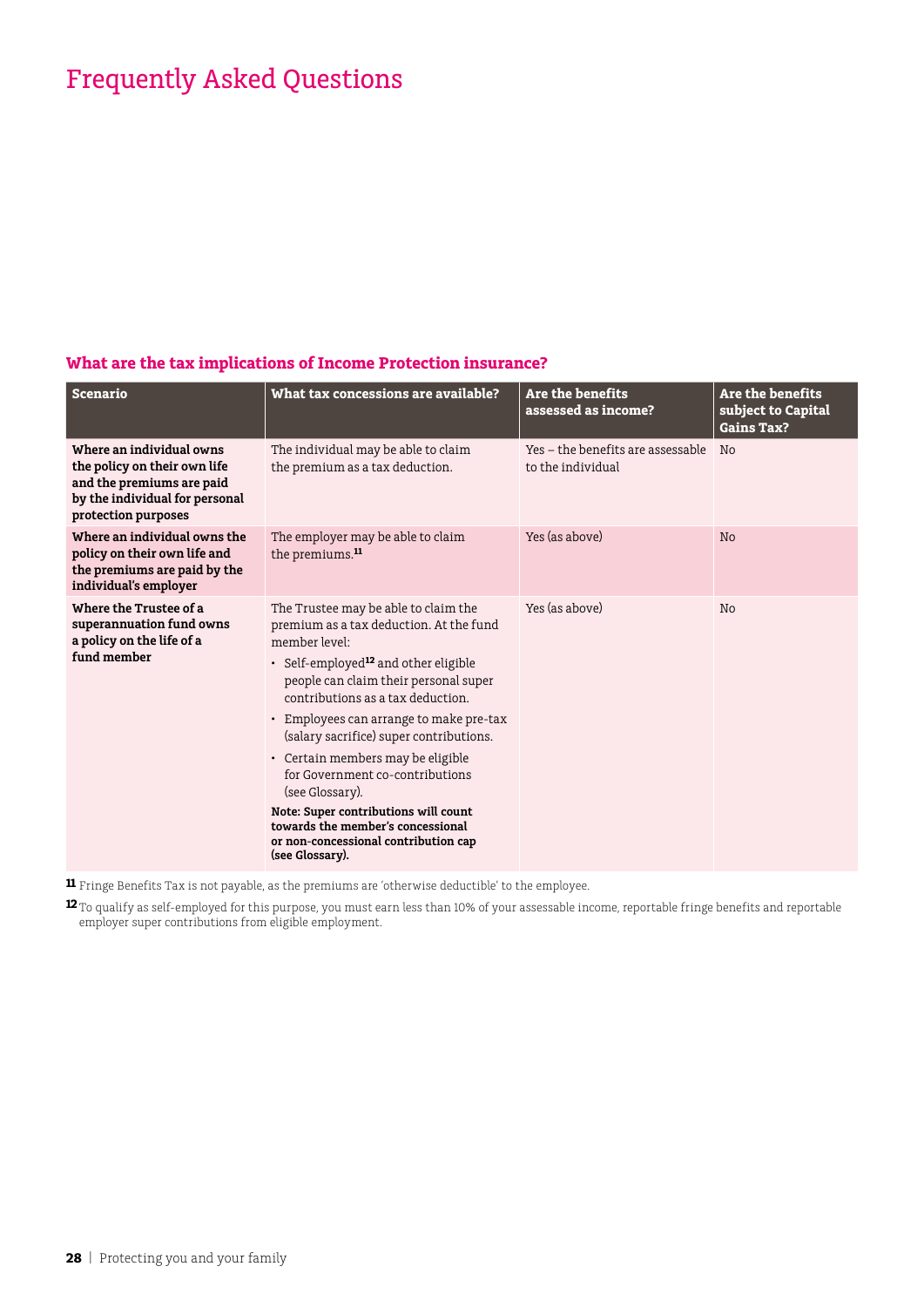# **Glossary**

#### **Account based pension**

An account in which you can invest your super savings in exchange for a regular and tax-effective income.

#### **Assessable income**

Income (including capital gains) you receive before deductions.

#### **C**

#### **Capital Gains Tax (CGT)**

A tax on the growth in the value of assets generally assessable when the gain is realised. If the assets have been held for more than one year, the capital gain may receive concessional treatment.

#### **Complying super fund**

A super fund that qualifies for concessional tax rates. A complying super fund must meet the requirements that are set down by law.

#### **Co-contribution**

A super contribution of up to \$500 from the Government in 2014/15. To qualify for a co-contribution:

- • Your income**<sup>1</sup>** must be less than \$49,488 in 2014/15.
- • At least 10% of your income must be from eligible employment or carrying on a business.
- You need to make personal after-tax contributions to your super account. Salary sacrifice contributions don't qualify.
- You need to lodge an income tax return.
- • You must be under age 71 at the end of the financial year the personal after-tax super contribution is made.
- You can't be a temporary resident.

The table below outlines the co-contribution you may be entitled to receive if you make personal after-tax super contributions in 2014/15.

| Income <sup>2</sup>   | <b>Personal</b><br>after-tax<br>contribution | Co-contribution<br>available                                                                                                                     |
|-----------------------|----------------------------------------------|--------------------------------------------------------------------------------------------------------------------------------------------------|
| \$34,488<br>or less   | Any amount                                   | 50% of your<br>personal<br>contribution<br>(subject to a<br>maximum of<br>\$500)                                                                 |
| $- $49,488$           | $$34,488$ $$0 - $1000$                       | An amount equal<br>to the lesser of:<br>$\cdot$ 50% of<br>personal<br>contribution,<br>or<br>$$500 -$<br>[0.03333x]<br>$(income1 -$<br>\$34,488) |
| \$34,488<br>-\$49,488 | \$1000<br>or more                            | $$500 - [0.03333]$<br>x (income <sup>1</sup> –<br>\$34,488]                                                                                      |
| \$49.488<br>or more   | Any amount                                   | <b>NIL</b>                                                                                                                                       |

The Australian Taxation Office will determine your entitlement based on the data received from your super fund (usually by 31 October each year for the preceding financial year) and the information contained in your tax return.

As a result, there will be a time lag between when you make your personal after-tax contribution and when the Government pays the co-contribution.

#### **Concessional contribution cap**

A cap that applies to certain super contributions. These include, but are not limited to:

- personal contributions claimed as a tax deduction (where eligible), and/or
- • contributions from an employer (including salary sacrifice)

In 2014/15 the concessional contribution cap is:**<sup>2</sup>**

| 48 or under on 30 June 2014 | \$30,000 |
|-----------------------------|----------|
| 49 or over on 30 June 2014  | \$35,000 |

From 1 July 2013, excess concessional are treated as assessable income and taxed at your marginal tax rate. You have the choice to have up to 85% of excess concessional contribution amount refunded, after allowing for 15% concessional contributions tax already paid by the super fund. The excess concessional contribution charge applies due to the timing difference between when you make the contributions and the assessment by the Australian Taxation Office.

If you have the excess concessional contributions refunded, it no longer counts against your cap. If you retain the excess concessional contribution in your super fund, the excess amount counts against the cap and also against the non-concessional contribution cap.

- **1** Includes assessable income, less business deductions, reportable fringe benefits and reportable employer super contributions.
- **2** The \$30,000 cap may be indexed in future years. The higher concessional contribution cap of \$35,000 is unindexed.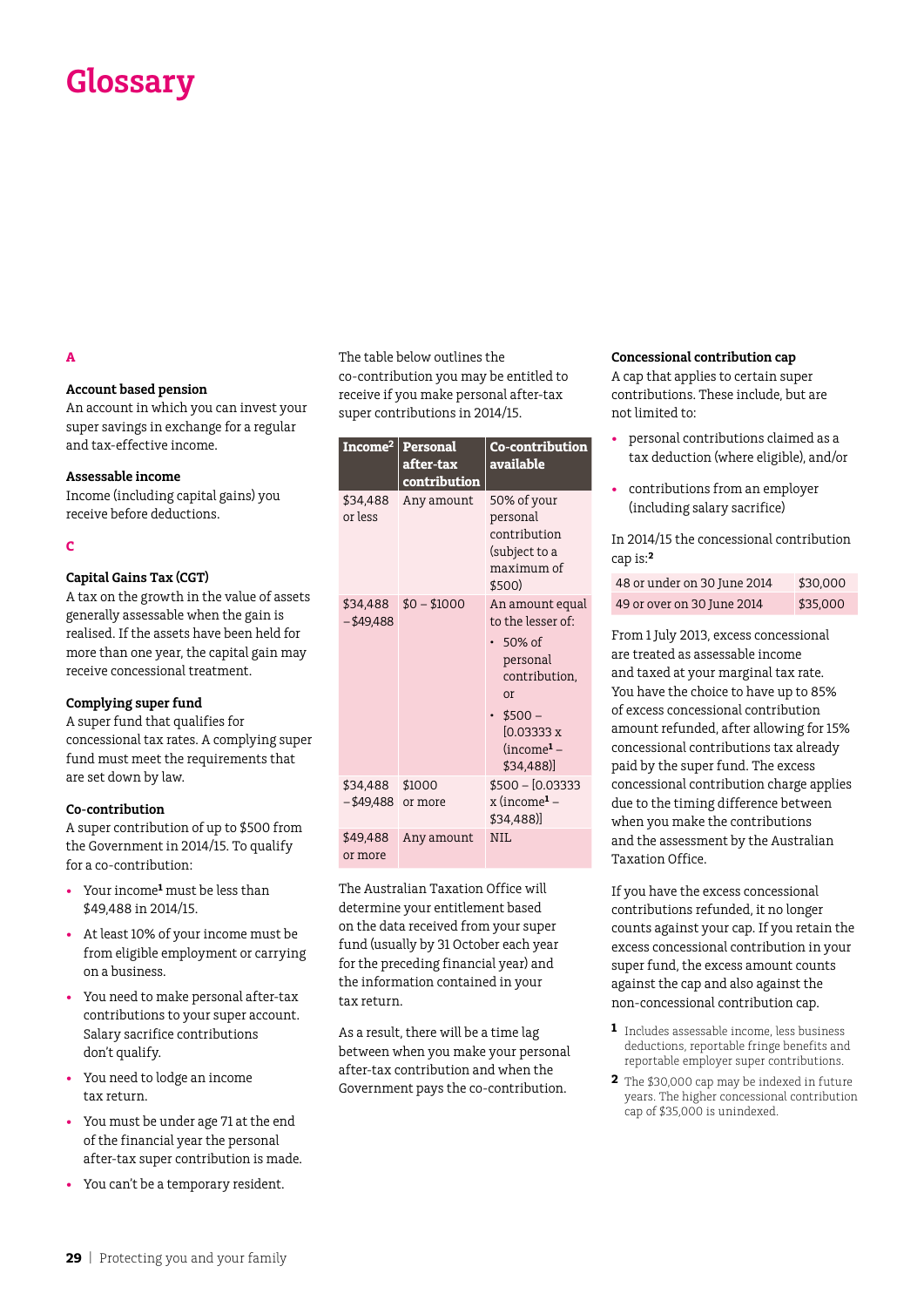## Glossary

#### **Dependant for tax purposes**

Those people eligible to receive unlimited tax-free lump sum payments from a super fund in the event of your death. Includes a spouse (legally married or de facto including same sex), a former spouse, children under age 18, a financial dependant and a person in an interdependency relationship with the deceased.

#### **E**

#### **Eligible employment**

Broadly any work that classifies you as an employee for Superannuation Guarantee purposes.

#### **Employment Termination Payment (ETP)**

A payment made by an employer to an employee on termination of employment. Examples can include a redundancy payment exceeding the tax-free amount, accrued sick leave or an ex gratia payment.

#### **F**

#### **Fringe benefit**

A benefit provided to an employee by an employer in respect of that employment. Super contributions made by an employer are excluded from the definition of 'fringe benefit' and therefore outside the scope of fringe benefits tax.

#### **Fringe Benefits Tax (FBT)**

A tax payable by your employer on the grossed up value of certain fringe benefits that you receive as an employee. The current rate of tax is 47% (increasing to 49% from 1 April 2015 until 31 March 2017).

#### **M**

#### **Marginal tax rate**

The stepped rate of tax you pay on your taxable income. The table below summarises the tax rates that apply to residents in 2014/15.

| <b>Taxable income</b><br>range | Tax payable <sup>3</sup><br>in 2014/15       |
|--------------------------------|----------------------------------------------|
| $$0 - $18.200$                 | Nil                                          |
| $$18,201 - $37,000$            | 19% on amount<br>over \$18,200               |
| $$37,001 - $80,000$            | $$3,572 + 32.5\%$ on<br>amount over \$37,000 |
| $$80.001 -$<br>\$180,000       | $$17.547 + 37\%$ on<br>amount over \$80,000  |
| Over \$180,000                 | $$54.547 + 47\%$ on<br>amount over \$180,000 |

A Temporary Budget Repair Levy of 2% will be payable on taxable incomes over \$180,000 pa starting 1 July 2014 for the next three financial years.

#### **Medicare levy**

A levy of 2% is payable on the whole of your taxable income on top of normal marginal tax rates. In 2014/15, if you earn less than certain limits you're exempt from the levy. If you earn slightly more than these limits, the levy is phased in.

An additional surcharge of up to 1.5% applies to singles with an income over \$90,000**<sup>4</sup>** pa (or couples with a combined income of \$180,000**<sup>4</sup>** pa) who don't have private health insurance. If applicable, this Medicare levy surcharge will be payable on top of the base Medicare levy of 2%.

#### **N**

#### **Non-concessional contribution cap**

A cap that applies to certain super contributions. These include, but are not limited to, personal after-tax contributions made and spouse contributions received. In 2014/15, the cap is \$180,000**<sup>5</sup>**. However, if you are under age 65, it maybe possible to contribute up to \$540,000 in 2014/15, provided your total non-concessional contributions in that financial year, and the following two financial years, do not exceed \$540,000. If the cap is exceeded, excess contributions will be taxed at a penalty rate of 46.5%.

#### **P**

#### **Pension offset**

A tax offset of 15% on the taxable income payments received from an income stream investment purchased with superannuation money between the ages of 55 and 59. The offset is also available before age 55 on death and disability benefits paid as an income stream.

#### **Personal after-tax super contribution**

A super contribution made by you from your after-tax pay or savings.

- **3** Excludes Medicare levy.
- **4** Current for 2014/15 financial year.
- **5** This cap is equal to six times the concessional contribution (CC) cap that is available to people 48 or under on 30/6/2014. (see page 29).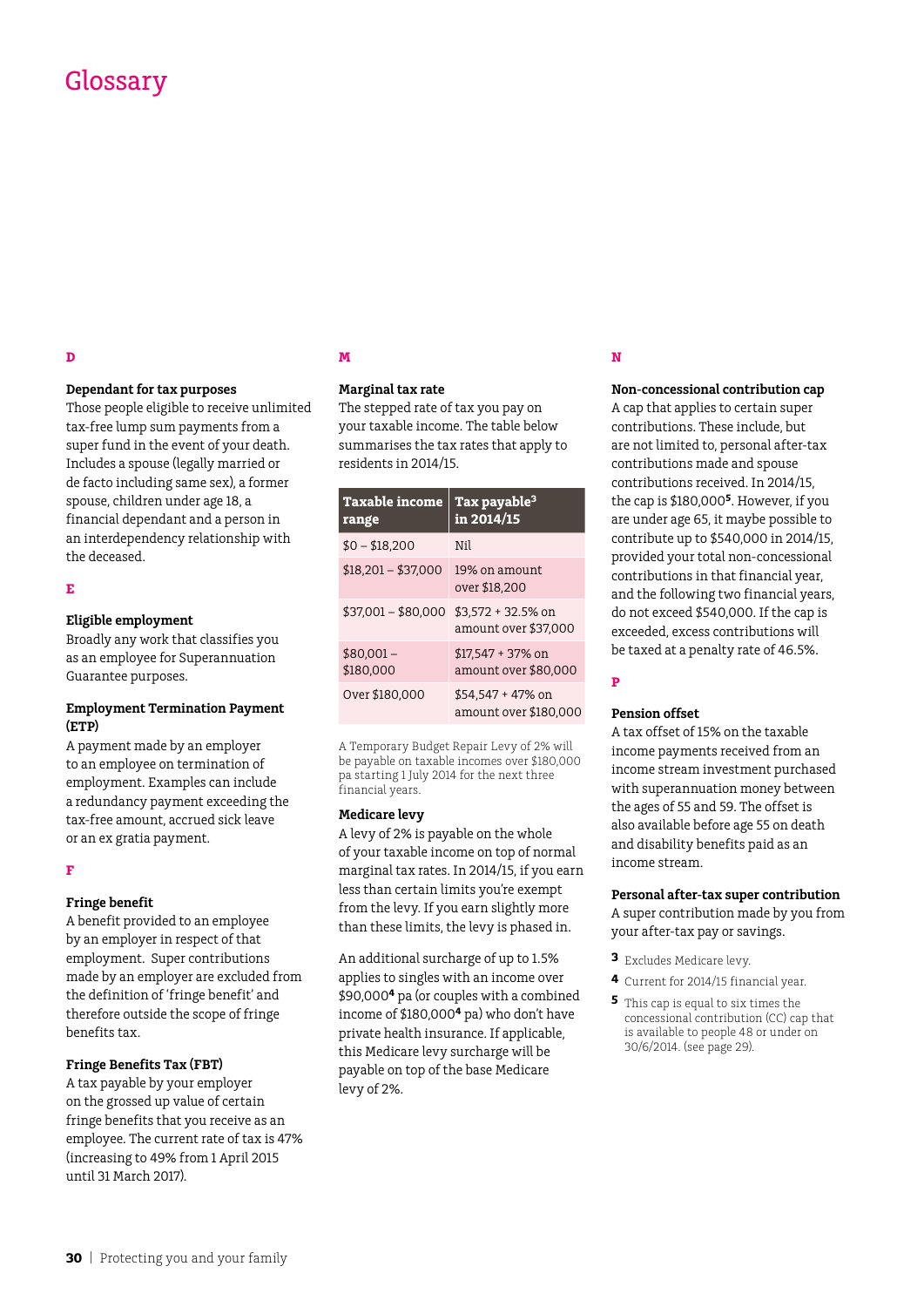## Glossary

#### **Reportable employer super contributions**

Certain super contributions (including salary sacrifice) that must be identified by an employer and included on an employee's Payment Summary.

#### **Restrictions on non-death benefits from superannuation**

Government regulations restricting payments from super funds apply to all non-death benefits paid under the policy. This means the Trustee may not pass benefits to you until they have satisfactory proof that you will never be able to work again in any occupation you are reasonably suited to by education, experience or training, or until you satisfy one of the other conditions of release prescribed by law.

If you do not satisfy a condition of release, the Trustee of the super fund must preserve the benefit in the fund until they are allowed to release it. Should this situation arise, the Trustee of the super fund will write to you, explaining your options in relation to the preserved benefit.

Examples of some conditions of release are as follows:

- you have reached your preservation age (between 55 and 60, depending on your date of birth) and have permanently retired from the workforce
- you stop working for your last employer on or after reaching age 60, or
- • you turn 65.

#### **S**

#### **Salary sacrifice**

An arrangement made with an employer where you forgo part of your pre-tax salary in exchange for receiving certain benefits (eg superannuation contributions).

#### **Self-employed**

To qualify as self-employed, you need to receive less than 10% of your assessable income, reportable fringe benefits and reportable employer super contributions from eligible employment.

#### **Spouse contribution tax offset**

A tax offset of up to \$540 pa that may be available to you if you make personal after-tax super contributions on behalf of your low-income or non-working spouse. The amount of the tax offset will depend on your spouse's income**6**, as follows:

| Spouse's<br>income <sup>7</sup> | Contribution<br>amount | You can<br>claim a tax<br>offset of:                                                                                                                      |
|---------------------------------|------------------------|-----------------------------------------------------------------------------------------------------------------------------------------------------------|
| \$10,800<br>or less             | \$0 – \$3,000          | 18% of<br>contributions                                                                                                                                   |
| \$10,800<br>or less             | \$3,000 or<br>more     | \$540<br>maximum                                                                                                                                          |
| $$10,801-$<br>\$13,799          | Any amount             | An amount<br>equal to the<br>lesser of:<br>spouse<br>contribution<br>x 18%, or<br>$[$3,000-$<br>(spouse's<br>income <sup>6</sup> –<br>\$10,800)]<br>x 18% |
| \$13,800<br>or more             | Any<br>amount          | Nil                                                                                                                                                       |

#### **Superannuation Guarantee (SG) contributions**

The minimum super contributions an employer is required to make on behalf of eligible employees is 9.5% of ordinary times earnings in (2014/15) up to the maximum super contribution base limit of \$49,430 (2014/15) per quarter.

#### **T**

#### **Taxable component**

The remainder of a superannuation benefit after allowing for the tax free component. The amount of tax payable on the taxable component may depend on the age of the recipient, the dependency status of the beneficiary (death benefits only) and the size of the benefit.

#### **Taxable income**

Income (including capital gains) you receive after allowing for tax deductions.

#### **Tax deduction**

An amount that is deducted from your assessable income before tax is calculated.

#### **Tax free component**

That part of a superannuation benefit that is received tax-free.

**6** Includes assessable income, less business deductions, reportable fringe benefits and reportable employer super contributions.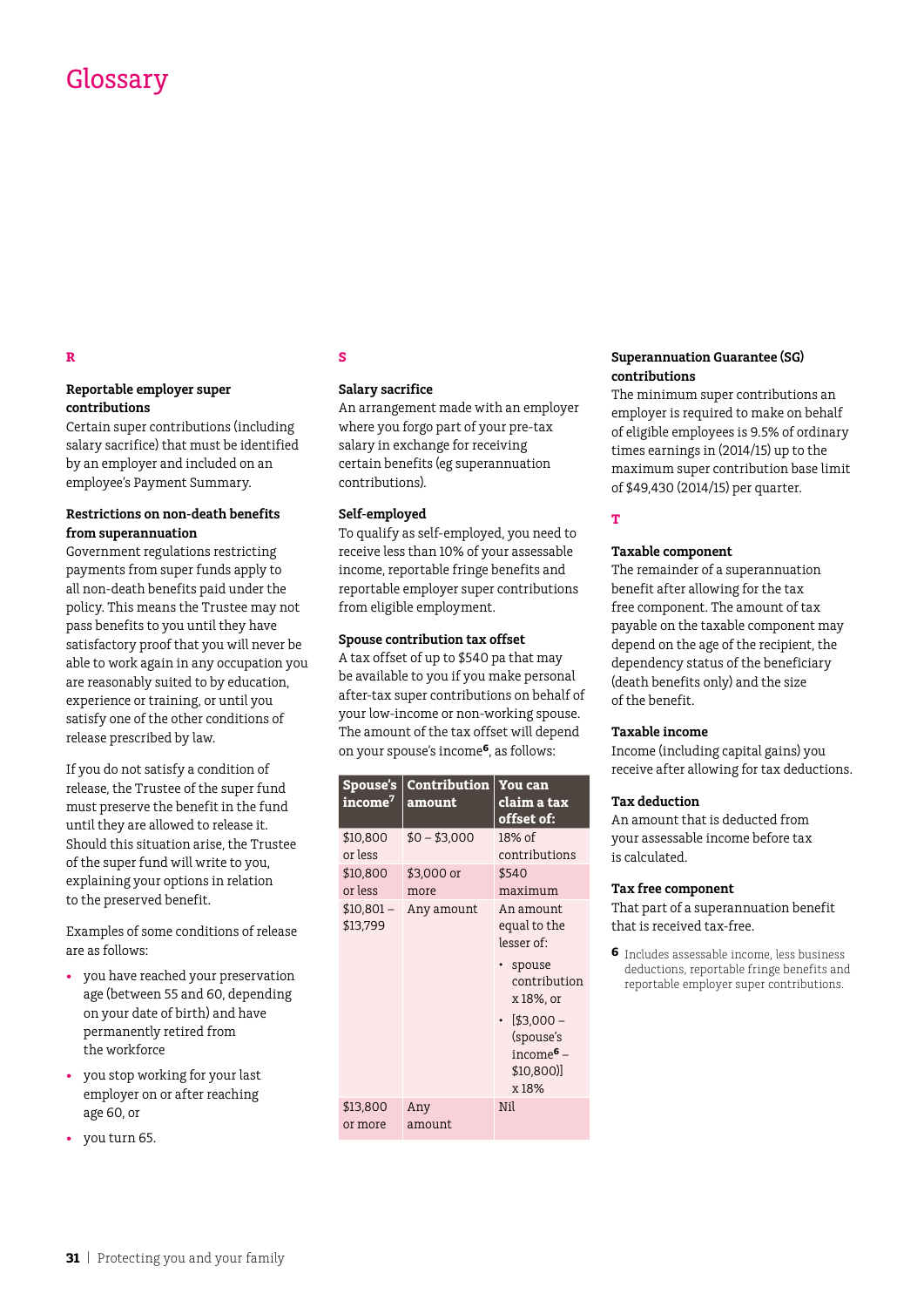# **MLC has a range of other smart strategy guides**

Ask your financial adviser for more details.



**Smart strategies for maximising retirement income**



**Smart strategies for protecting business owners**



**Smart strategies for your super**



**Smart strategies for reducing aged care costs**



**Smart strategies for using debt**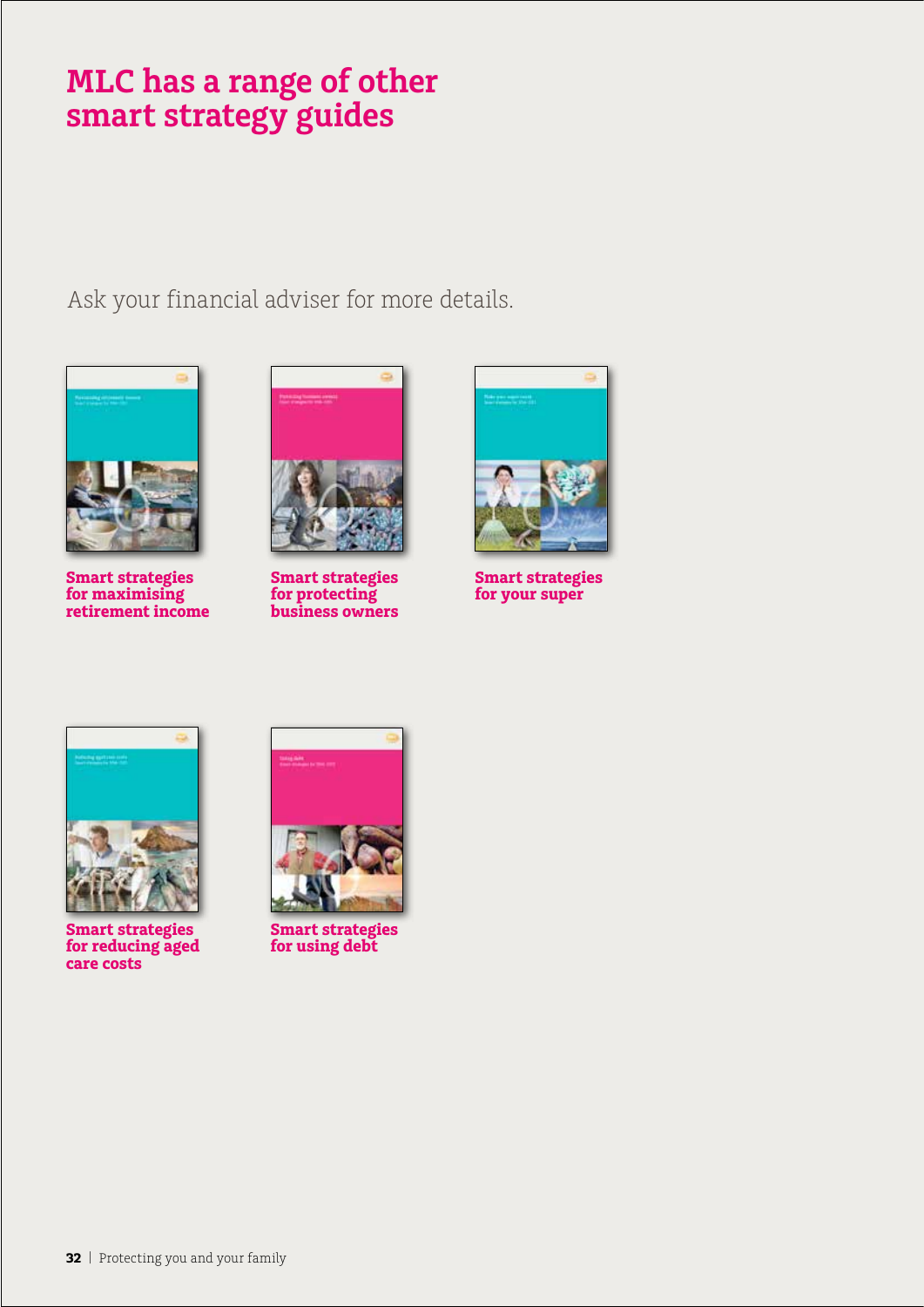# **Your notes**